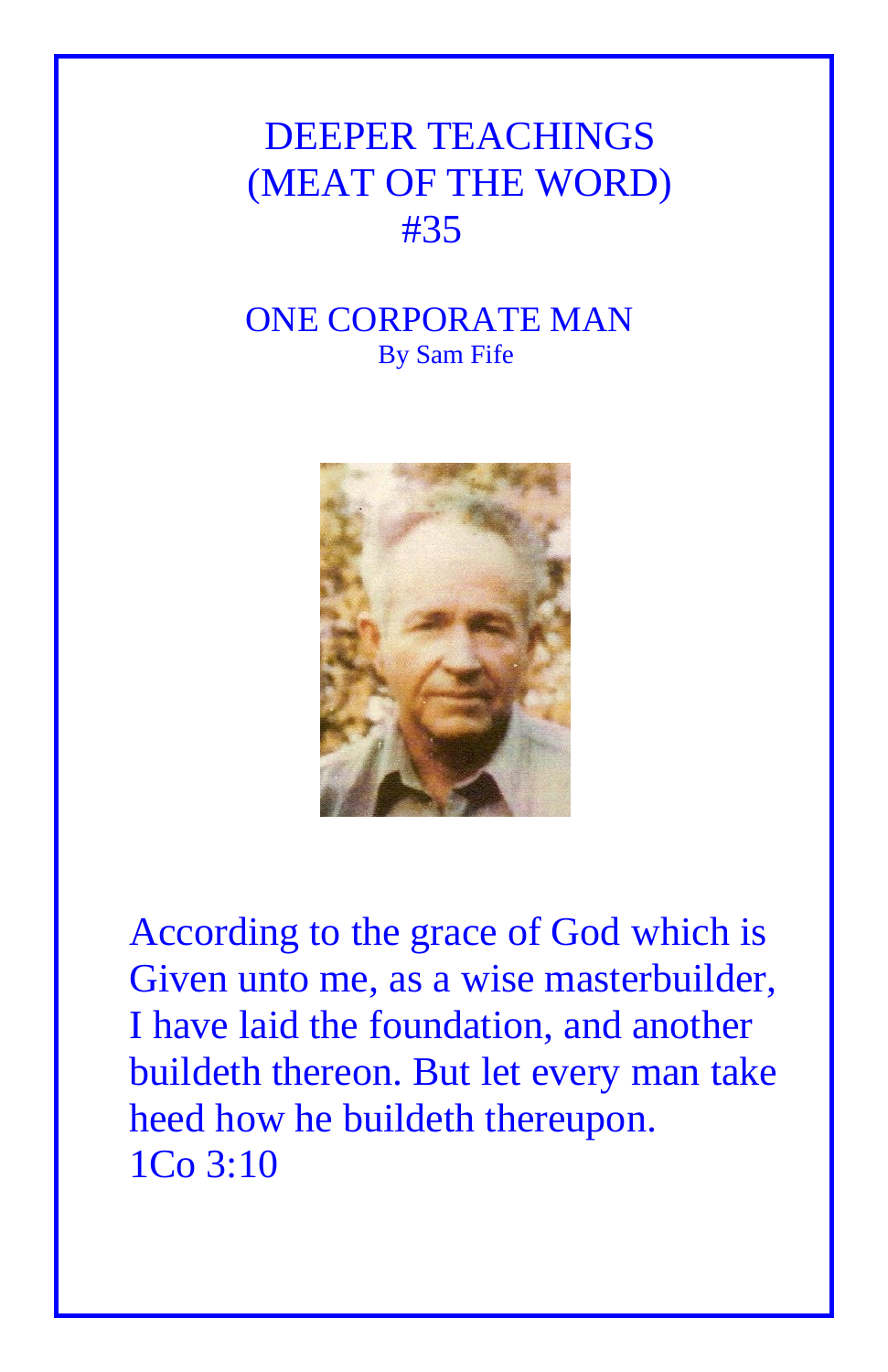## **ONE CORPORATE MAN** By Sam Fife

**Ezr 3:1** And when the seventh month was come, and the children of Israel *were* in the cities, the people gathered themselves together as one man to Jerusalem. 2 Then stood up Jeshua the son of Jozadak, and his brethren the priests, and Zerubbabel the son of Shealtiel, and his brethren, and built the altar of the God of Israel, to offer burnt offerings thereon, as *it is* written in the law of Moses the man of God. 3 And they set the altar upon his bases; for fear *was* upon them because of the people of those countries: and they offered burnt offerings thereon unto the LORD, *even* burnt offerings morning and evening. 4 They kept also the feast of tabernacles, as *it is* written, and *offered* the daily burnt offerings by number, according to the custom, as the duty of every day required; 5 And afterward *offered* the continual burnt offering, both of the new moons, and of all the set feasts of the LORD that were consecrated, and of every one that willingly offered a freewill offering unto the LORD. 6 From the first day of the seventh month began they to offer burnt offerings unto the LORD. But the foundation of the temple of the LORD was not *yet* laid.

 Several years ago at a convention in San Francisco, the hall was resounding with the praises of Israel. Most of those who gathered there from one end of the country to the other came because God had spoken to them in their various cities with the revelation that this is the hour of restoration. That a decree has gone forth from the King, that of all God's Israel that have been in bondslavery in Babylon for eighteen hundred years, a remnant must rise up and go back to Jerusalem and rebuild the Temple of the Lord, and the walls of Jerusalem, the City of God. Even as the remnant under Zerubbabel in the days of Ezra rose up and answered the call, so also today, a remnant under our heavenly Zerubbabel are answering the call. These across the land have marched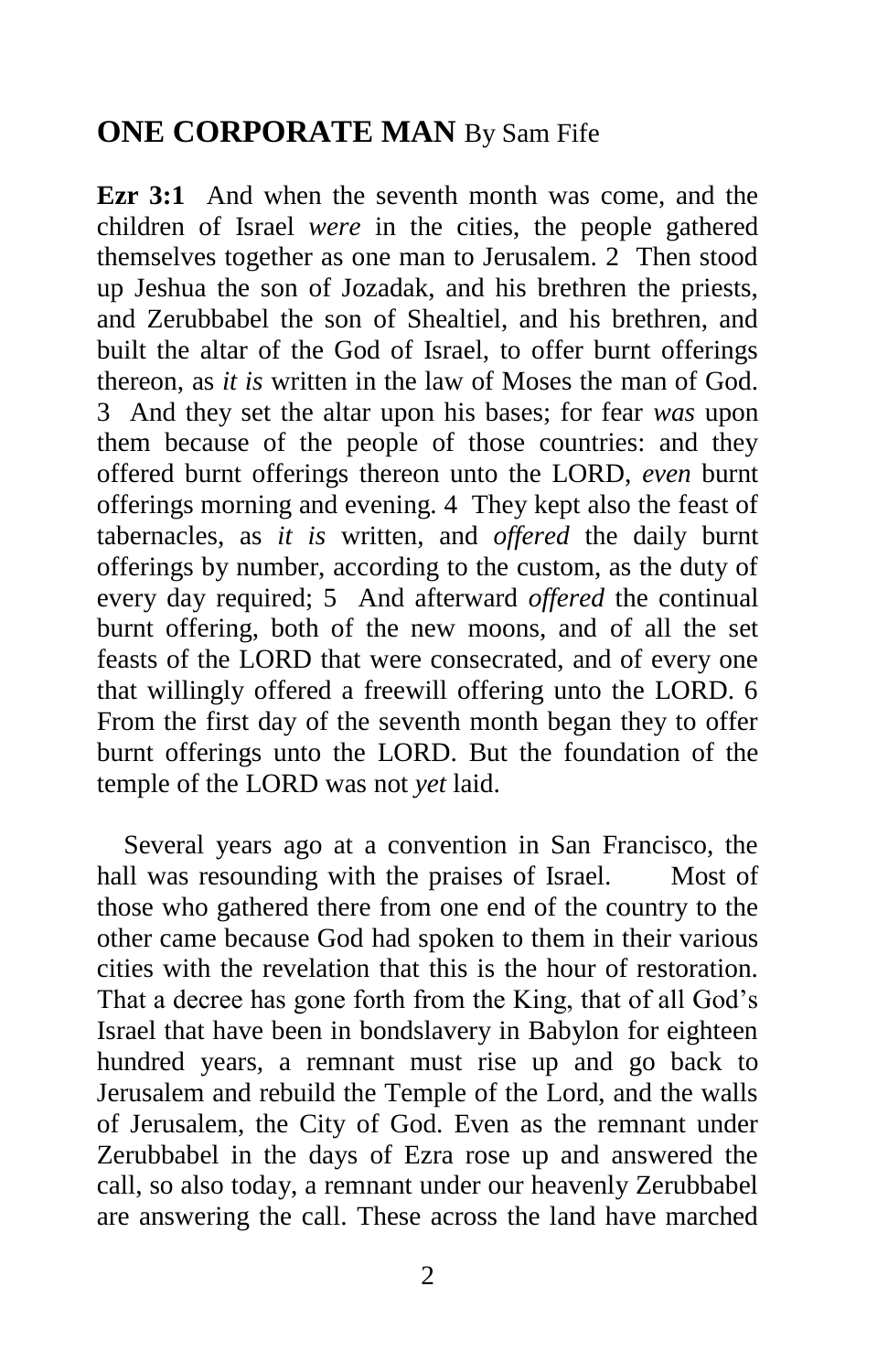out of Babylon and its Babylonish church systems and organizations with their naturalistic Bablonish Christianity which builds million dollars hospitals and secures unbornagain, sometimes atheistic, doctors to minister to the sick and proclaims that they are having a great healing ministry for the Lord. These are ready to go back to the supernatural, Holy Ghost, first century, spiritual Jerusalem, restore its walls and gates that were burned with fire. Rebuild the true temple of the Lord, which temple we are, and set it back in the divine order that Jesus was setting it in during the first century.

 We believe that step by step the Lord is fulfilling in us, His New Testament Israel, the great type and prophecy of the restoration of Israel, which is in the books of Ezra, Nehemiah, Haggai, Zechariah and Malachi. He is calling out an end-time remnant to rebuild the walls of Jerusalem, and restore the true temple of the Lord to the divine older Jesus was setting it in, in the beginning.

In the convention, we saw God take us a great step forward in the restoration plan. An understanding of the Scriptures from Ezra, that we are using in this study, will, I believe, reveal how this is so.

 The seventh month was the month in which God commanded the children of Israel to keep the Feast of Tabernacles. In Israel's religious year there were three great Sabbath Feasts in which they were commanded to appear before the Lord in a Holy Convocation.

These were "The Feast of Passover,"

"The Feast of Pentecost," and

"The Feast of Tabernacles."

Contained in these three great feasts were smaller feasts. When Israel would gather in the Feast of Passover convocation, they would keep also "The Feast of the Unleavened Bread," and "The Feast of First Fruits," making three in all at that time of gathering together.

Then fifty days later they would keep the Feast of Pentecost. This one stood alone.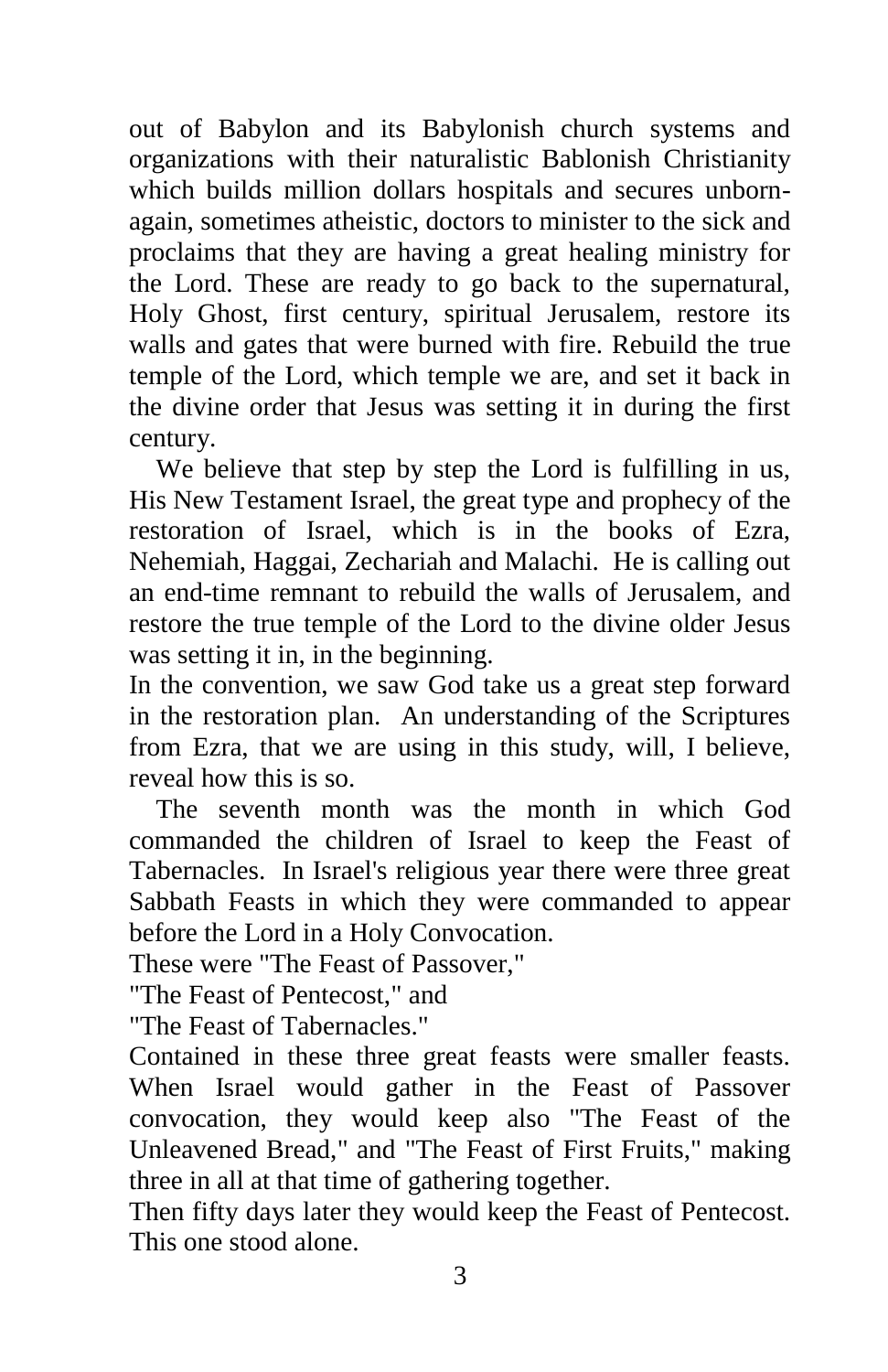Then months later in the seventh month they would keep "The Feast of Tabernacles," which contained also "The Feast of Trumpets" and "The Feast of Atonement," another three, thus making seven feasts in all in Israel's religious year.

 These feasts are types of the three great stages and seven different steps in God's redemptive plan for His people. The Feast of Passover when the Lamb was slain, was a type of the slaying of Jesus, our Passover, the true Lamb of God. The Feast of Unleavened Bread began the next day after they had eaten the Passover lamb. Israel was to have no leaven in their houses for seven days. Since leaven is a type of sin and seven is the perfect number, the seven day feast of unleavened bread speaks of all the days we are to be taking into us

His sinlessness by eating unleavened bread, that is truth, the Word of God, Spiritual Bread with no leaven (error in it) after our Passover lamb is slain.

 The Feast of First Fruits is a type of the resurrection of Jesus, in as much as He was the First Fruits of all those who are to be raised from the dead.

 The Feast of Pentecost was a type of the outpouring of the Spirit on the church on the day of Pentecost. The Feast of Trumpets was a type of the hour in God's plan when the trumpets will sound that will call God's people to the fulfillment of the Feast of Tabernacles and at the same time proclaim the Judgment Day of the Lord upon the earth's system.

 The Feast of Tabernacles is a type of that hour when God will be bringing us to the measure of the stature of the fullness of Christ so that the nature of Christ, which is the nature of God, will be fully incarnated in the many membered body which is His temple (tabernacle) and God will be tabernacling in men.

The Feast of Passover was kept in the first month of the year on the fourteenth day.

The Feast of Unleavened Bread began on the fifteenth day of that month.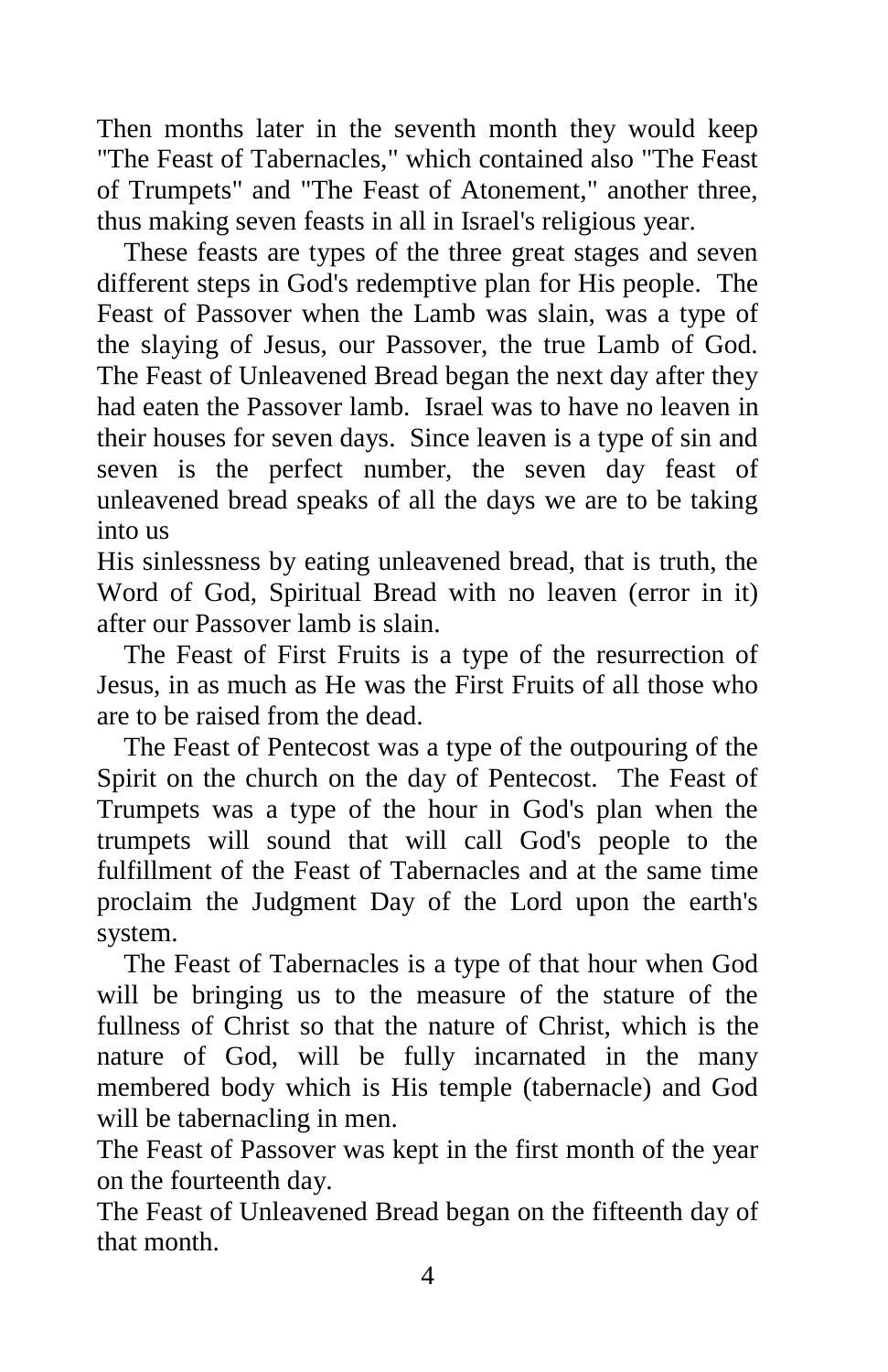The Feast of First Fruits was kept on the morrow after the Sabbath, the first day of the week.

Then fifty days later the Feast of Pentecost was kept.

Therefore, the first four feasts - Passover, Unleavened Bread, First Fruits, and Pentecost –were all kept in the beginning of Israel's religious year within the first two months.

Then there was a long period of time until the seventh month, when the Feast of Tabernacles containing the last three feasts were kept.

 Even so, the first four of these feasts were fulfilled nineteen hundred years ago with a two month period. The Passover was fulfilled as He was resurrected and became the first fruits of all them that should come after Him. Fifty days later Pentecost was fulfilled with the outpouring of the Spirit upon the church.

 Now there has been a long period of time of nineteen hundred years, comparable to the long period between the second month and the seventh month. We are now entering into the seventh month and it is time to keep the Feast of Tabernacles in which will be fulfilled the Feast of Trumpets, the Feast of Atonement, and the Feast of Tabernacles.

 Just as the Scriptures say, in Ezra 3:1, "And when the seventh month was come," so the seventh month is upon us. All across the world the Spirit of God is calling the children of Israel to come up to Jerusalem, the New Jerusalem, the Spiritual Jerusalem, to keep the Feast of Tabernacles. And, all across the land the children of New Testament Israel, according to the Spirit, are hearing and answering the call. They are getting the revelation that the seventh month has come and it is time to gather together at Jerusalem and keep the true Feast of Tabernacles of which the old was but a type. But this is not the age of the flesh, but the age of the Spirit, therefore, this time we do not keep it in the letter but in the Spirit. We do not gather at the physical Jerusalem, but at the Spiritual Jerusalem. We are not just being gathered together physically at a physical Jerusalem, but we are being gathered together in Spirit and in truth wherever we are across the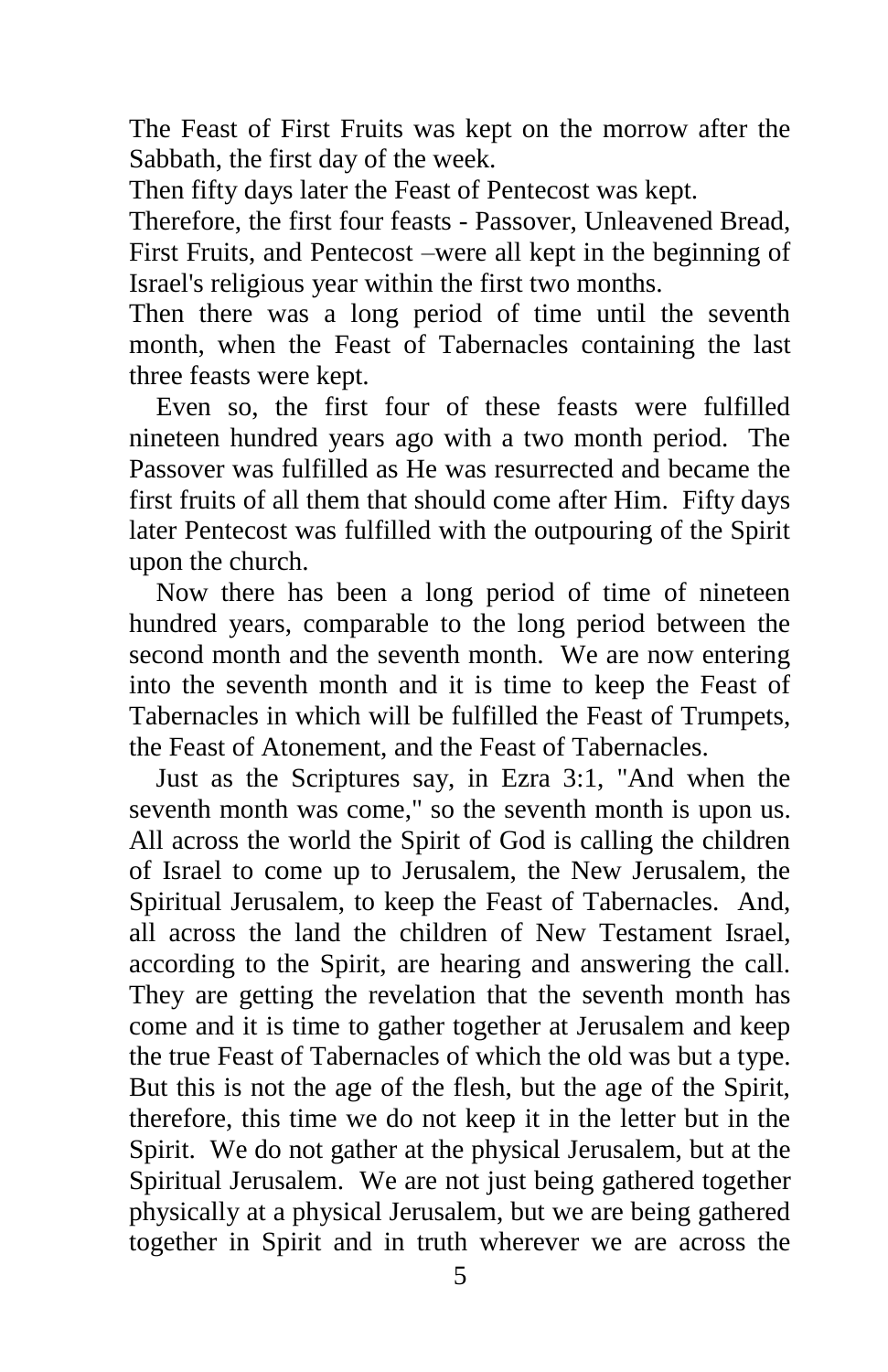land as the Lord speaks the same truth to us in little groups all over the world. God's Israel is far greater now than the little nation of old. It covers much more territory than the two hundred and fifty mile long land of Israel that was then. We are spread abroad throughout the whole earth. And though we cannot all come together in one great physical convocation as old Israel did, the Spirit of God is gathering us together "in Spirit and in truth" at the New Jerusalem. And, in little convocations like we had in San Francisco, He is bringing forth the big convocation, or gathering together, for the word convocation means, "gathering together."

## The Restoration Hour

 It is significant to remember that this gathering together at Jerusalem in the seventh month, in chapter three of Ezra, constituted the restoration of the Feast of Tabernacles and of God's order to Israel's experience. They had been in captivity in Babylon for seventy years. Their temple had been torn down. The divine order of service God had established in it had been scattered to the four winds. But now, a small remnant had come back to Jerusalem in the seventh month to restore the Feast of Tabernacles to Israel's experience, rebuild the temple of the Lord, and restore the divine order of service and worship that God had established in Israel in the beginning. Even so, this is the hour of the restoration of the true Feast of the Tabernacles and God's divine order to the experience of New Testament spiritual Israel. For eighteen hundred years since the first century of Christianity, New Testament Israel has been in bondage to Babylon and to a Babylonish Naturalistic Church, without the divine order of God, without the supernatural five-fold Spirit Ministry Jesus set in His church at His ascension (Eph. 4:8-15).

Without the Baptism of the Spirit, without the nine supernatural gifts of the Spirit, without even the revelation that we are the Israel of God, and that we are the true temple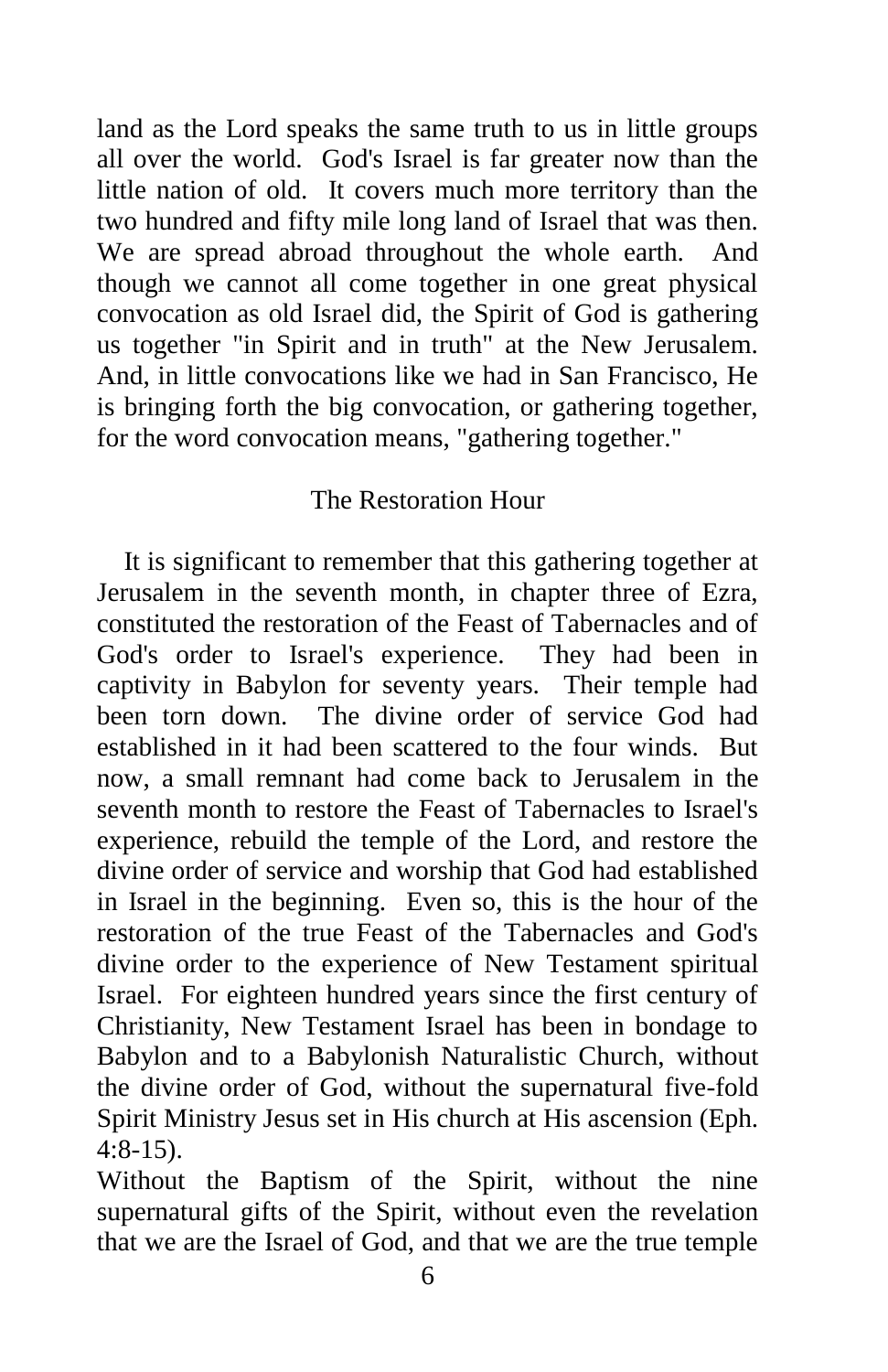of God. Without even the revelation that God has a divine order. With nothing but a Babylonish naturalistic form of godliness that denies the power thereof. Which builds million dollar hospitals and hires unborn-again, Babylonish doctors to minister to the sick and imagines themselves to be fulfilling the word of Him who said, "These signs shall follow them that believe, in my name they shall cast out devils, they shall speak in new tongues, overcome serpents and poisons, they shall lay hands on the sick and they shall recover."

 The seventy years that Old Testament Israel was in captivity to Babylon was but a type of all the years New Testament Israel has been in captivity to Babylon. Because Old Israel turned away from God's Word and order, they lost the anointing and leadership of God and their enemy Babylon came up against them. They tore down the walls of Jerusalem, burned its gates with fire, tore the temple to the ground, scattered its divine order to the four winds and carried the people into captivity. The Old Testament physical temple was but a type of God's true spiritual temple God is building today, which temple we are. In I Corinthians 3:16, it says today we are the temple of God, and in Ephesians 2:19-22, it says we are being built upon the foundations of apostles and prophets, Jesus Christ being the chief cornerstone, into a Holy temple, in the Lord, a habitation of God through the Spirit.

 The Old Testament physical Jerusalem, in which this temple was built was in itself but a type of God's Spiritual city the New Jerusalem which New Jerusalem we also are. For twice in Revelation, chapter twenty-one, the Bible calls the New Jerusalem the "Bride" of Christ, in verse two, and in verses nine and ten. Everyone knows in many other places the New Testament calls us who are the Church, the Bride of Christ. There are not two brides of Christ revealed in the Scriptures. When the Bible says the Church is the Bride of Christ, and it also says, the New Jerusalem is the Bride of Christ, it is obvious that the two are synonymous. The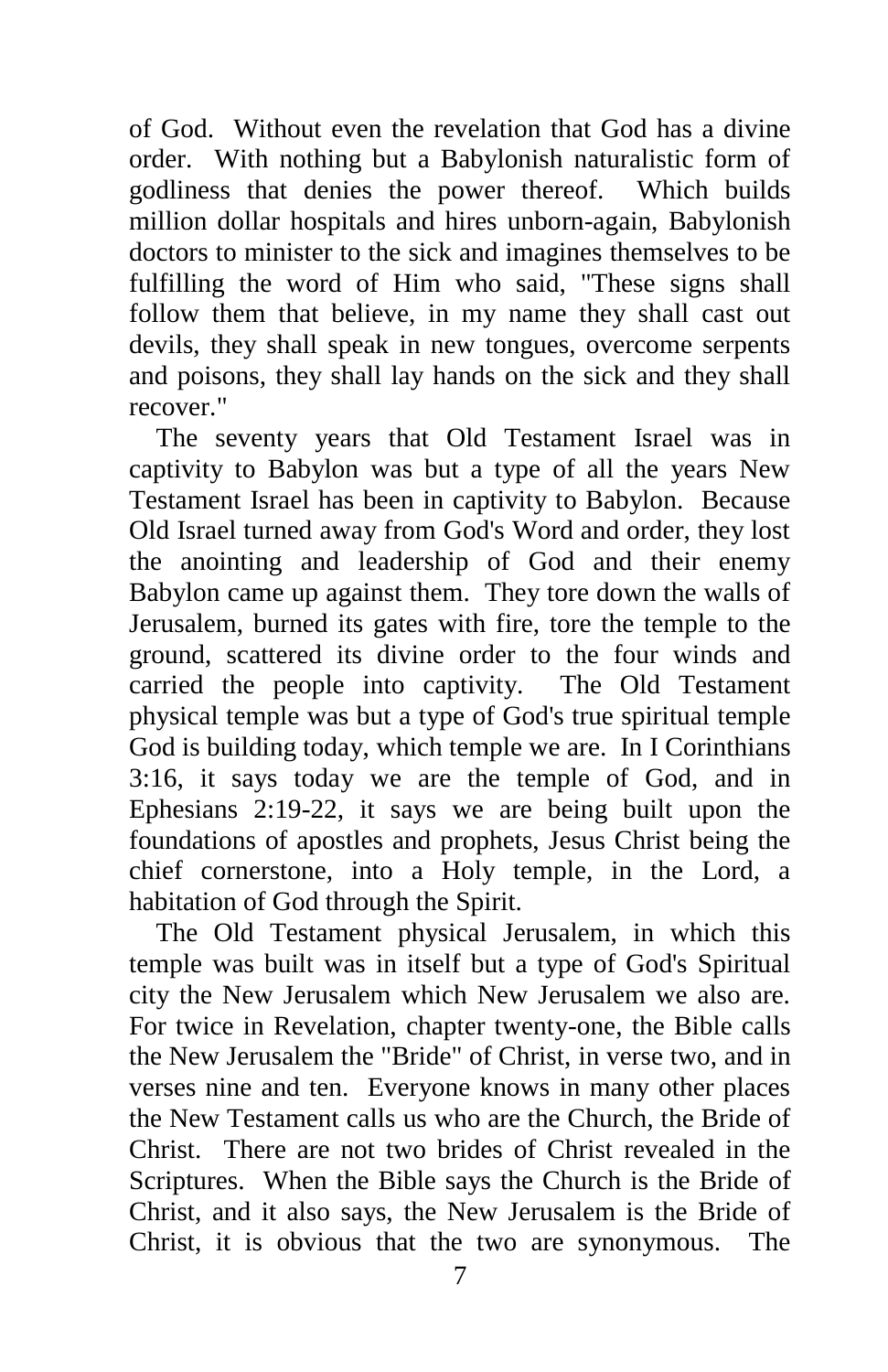Church is the New Jerusalem and the New Jerusalem is the Church having been brought to perfection, with the nature of Christ which is the nature of God dwelling fully in it and God will be dwelling in His temple and His city.

The Old Testament Jerusalem had a physical wall around it to protect it from its enemies because its enemies were physical enemies, the Philistines, the Amorites, etc. But the enemies of New Testament Israel are not physical enemies. For Ephesians 6:12 says we wrestle not against flesh and blood but against principalities and powers, the demon spirits themselves. Therefore the walls of the New Jerusalem are not physical walls but spiritual walls. They are the nine supernatural spiritual gifts Jesus set in His body, which are listed in I Corinthians 12. Demons care not for brick and mortar for they are spirit and can move right through them. But when the nine spiritual gifts, which are given to fight spirits are restored to Israel and perfected, a wall will be set before the demon spirits that they cannot penetrate.

 Over eighteen hundred years ago when the supernatural gifts of the Spirit were taken out of the church the walls of Jerusalem were torn down. This left a way for the demons who rule over the Babylonish system of this world to sweep in. They took the true temple of the Lord, which Jesus was setting up in His divine order, and tore it down so that just as the old temple was not left with one stone upon another, so the true temple of the Lord for eighteen hundred years has been torn into a thousand sects and schisms so that no two stones are joined together. They also took God's people into captivity to this Babylonish world system and its Babylonish religious system.

 But just as in the days of Ezra after many years of captivity, a remnant from Israel under Zerubbabel went back to Jerusalem to rebuild the walls of Jerusalem and the temple of God, to restore its divine order and keep the Feast of Tabernacles in the seventh month, so in this hour a remnant from spiritual Israel across the world have heard the call of God. We are going back to the first century supernatural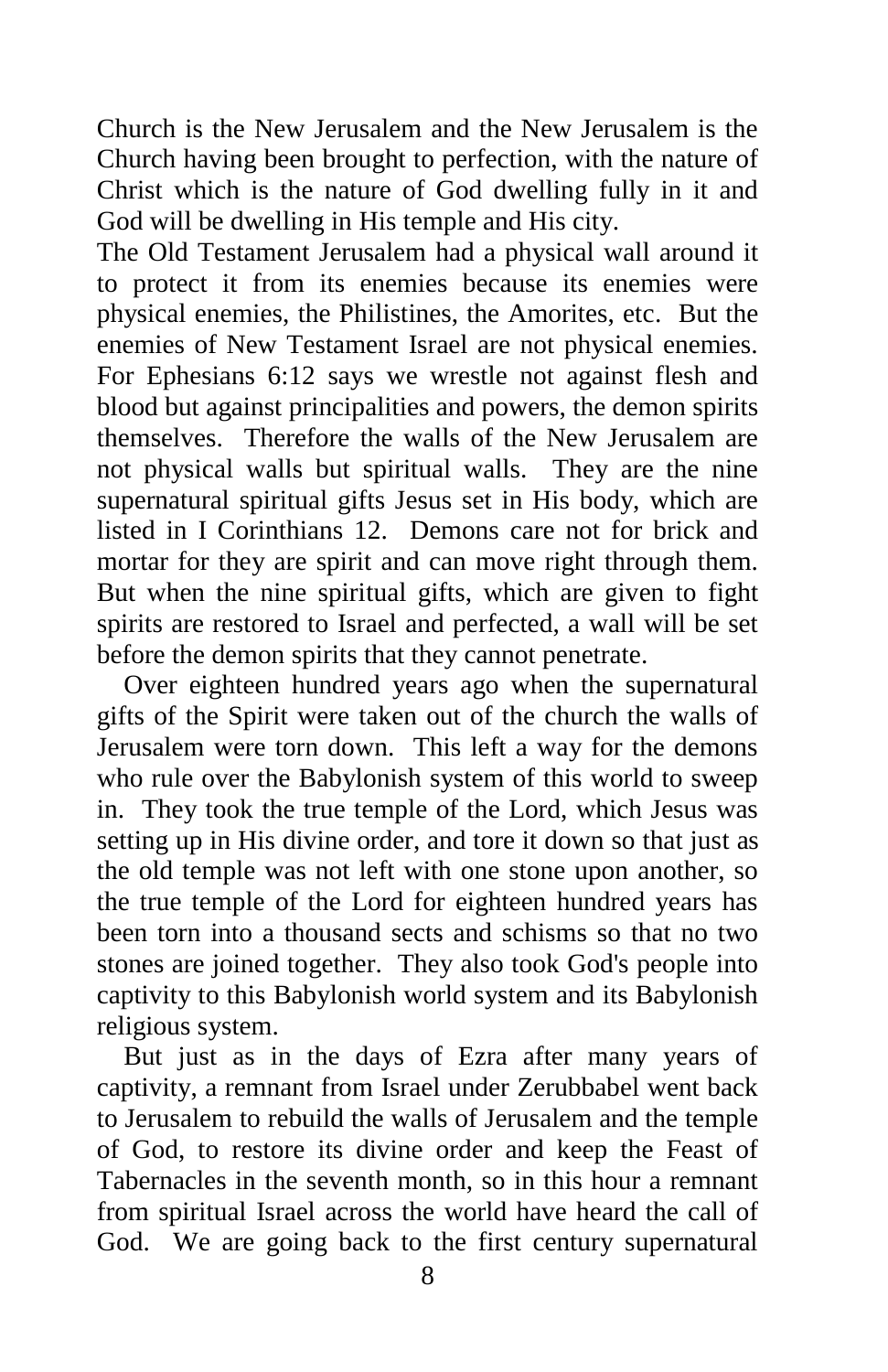New Jerusalem under our heavenly Zerubbabel. We are going to perfect the gifts of the Spirit that are being restored to the church and thus rebuild the walls of Jerusalem. Under the direction of our heavenly Zerubbabel, His five-fold ministry are going to relay the foundation of apostles and prophets. They are going to cross the world and call out the builders. That is ministries who shall help each lively stone to be delivered from his individuality. They are going to join them together and set them one upon another, each in his ministry and his gift. They are going to build the Temple of the Lord, set it back in His order, and keep the Feast of Tabernacles in the seventh month and the glory of the latter house shall be greater than the glory of the former house.

 The convention or convocation in San Francisco was but one manifestation of the gathering together of Israel all over the world to Jerusalem in the seventh month. All over the world such convocations or conventions are coming together and they all make up the one big convocation or gathering together of Jerusalem. They come with different ideas as to how the temple should be built and at different levels of understanding, but all come in full agreement on the essential purpose. That the walls of Jerusalem must be rebuilt. The temple must be restored and set in God's order and the Feast of Tabernacles must be kept and fulfilled in us.

 This was the central purpose of the remnant that returned to Jerusalem under Zerubbabel, There were many details as to who would do that work and how it was to be done, but the central purpose for their returning to Jerusalem was certain in the hearts of all.

 Even so today, as the many conventions or convocations across the land make up the one big gathering together of the remnant to Jerusalem, they come with many levels of understanding and the details as to who is to do what work, and how it is to be done must yet be worked out in us by the Holy Spirit as each is called to his ministry and his gift of the Spirit is developed in him. But there is no division of opinion concerning the purpose of the convocation. The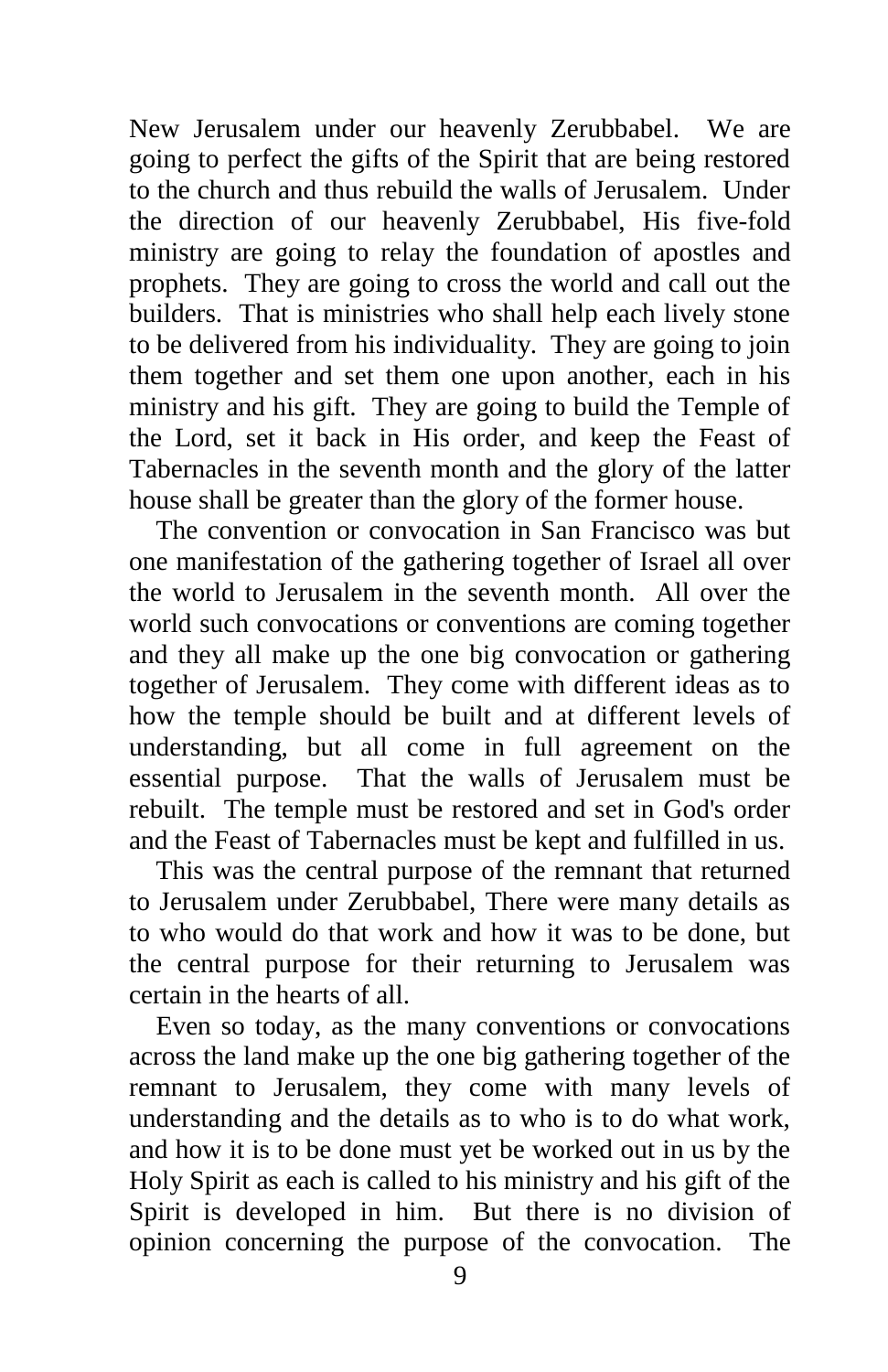walls of Jerusalem must be built. The temple must be restored and set in its divine order. The Feast of Tabernacles must be kept and fulfilled in us in the seventh month.

The convocation at Jerusalem in the seventh month came after the remnant had returned to Jerusalem and after the children of Israel had gotten established in their various cities in Israel. For years they had dwelt in the cities of Babylon. Now at last they were returning to the cities of Israel. The journey had been long and they had traveled as pilgrims from campsite to campsite. Now that they were back in Israel they had to get established in their cities before they could begin the work on the walls of Jerusalem and the temple of the Lord. In Babylon, family life had been destroyed as the enemy had come in and taken them into captivity. They had no concern or respect for the family. Babies had been torn from mothers arms. Fathers had been separated from children and children from fathers, brothers from brothers and sisters from sisters. Now before the work on the walls and the temple could begin, the children of Israel had to get established in their cities. Their journey back to Israel was over, no longer were they traveling as pilgrims from campsite to campsite. Each had come to his city and had to get re-established in them. Family life must be restored. Fathers must raise up children to work beside them on the walls and the temple. Brothers and sisters must be reunited and come to know and love one another in the families of Israel. In Babylon they had absorbed Babylonish ideas and traits that separated and divided them. These must be purged out that the children might be again one with the fathers and with one another. And out of that family life in their cities would in the years ahead come mighty sons and daughters of Israel to work on the walls and the temple.

 Even so in this restoration hour the children of Israel must be established in their cities in Israel before the work on the walls and the temple can be done. The remnant that has returned to rebuild Jerusalem have come out of the cities of Babylon all over the world. They for years were in captivity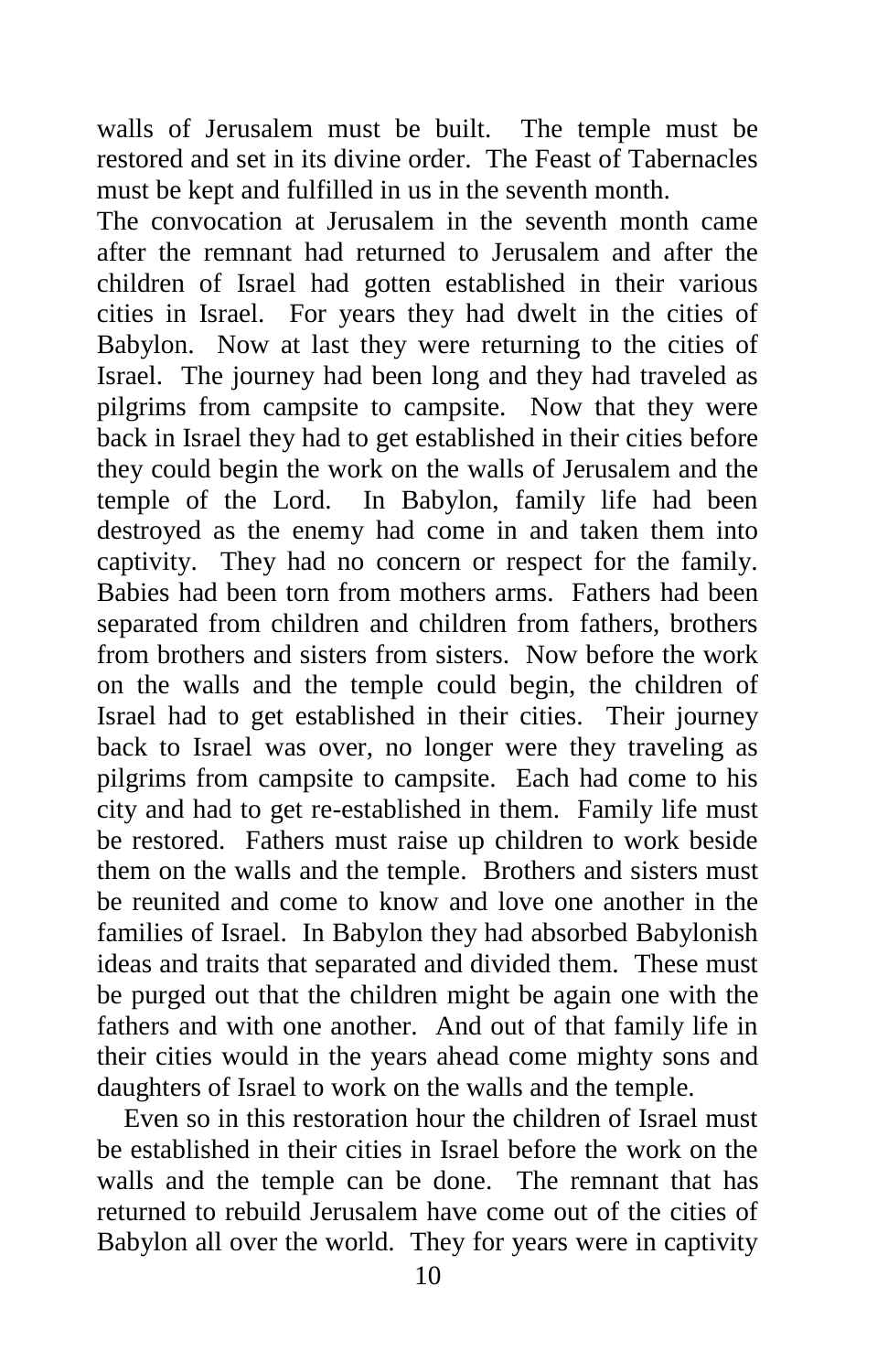to naturalistic Babylonish churches and church organizations. They were born into the Kingdom in that captivity to those church cities of Babylon. They heard the call of their great king to come out and go back to Jerusalem. They answered the call and as Jesus our heavenly Zerubbabel led them, they followed as pilgrims from campsite to campsite, picking up a truth here and another revelation there on their way back to Israel. But now all over the land God in every city in America is drawing those who in revelation have come back to Israel together into small but powerful divine order bodies and is re-establishing the cities of Israel. And as the weary pilgrims come in from their journey, they will find their city of Israel that God wants them in. God is calling today apostles, fathers of Israel, that are crossing the land and preaching the revelation of God's divine order for the cities of Israel and the Spirit of God, through the Word of God, is drawing the pilgrims together and forming them into cities of Israel, and establishing them in their cities. Cities, not established on the old carnal naturalistic Babylonish order of worship and experience of the old order system, but cities established on the supernatural order of God, with five supernatural Spirit ministries, and nine supernatural Spirit gifts to produce nine supernatural Spirit fruits, so that when Jesus appears we shall be like Him and He shall present His church to Himself a holy church without spot or blemish.

 Family life must be restored in the cities of Israel. When the demons of Babylon ruled over us they cared not for the family relationship. Fathers and elders in Israel have had babes in Christ torn out of their arms as they were seeking to nourish them up in the Word of the Lord, by demons of Babylon who only wanted to take rulership over them. Fathers and mothers have been separated from children. Brothers have been separated from sisters and sisters from brothers, brothers from brothers and sisters from sisters.

 While we were down in Babylon in whatever city we were in, we absorbed Babylonish ideas and traits that separated us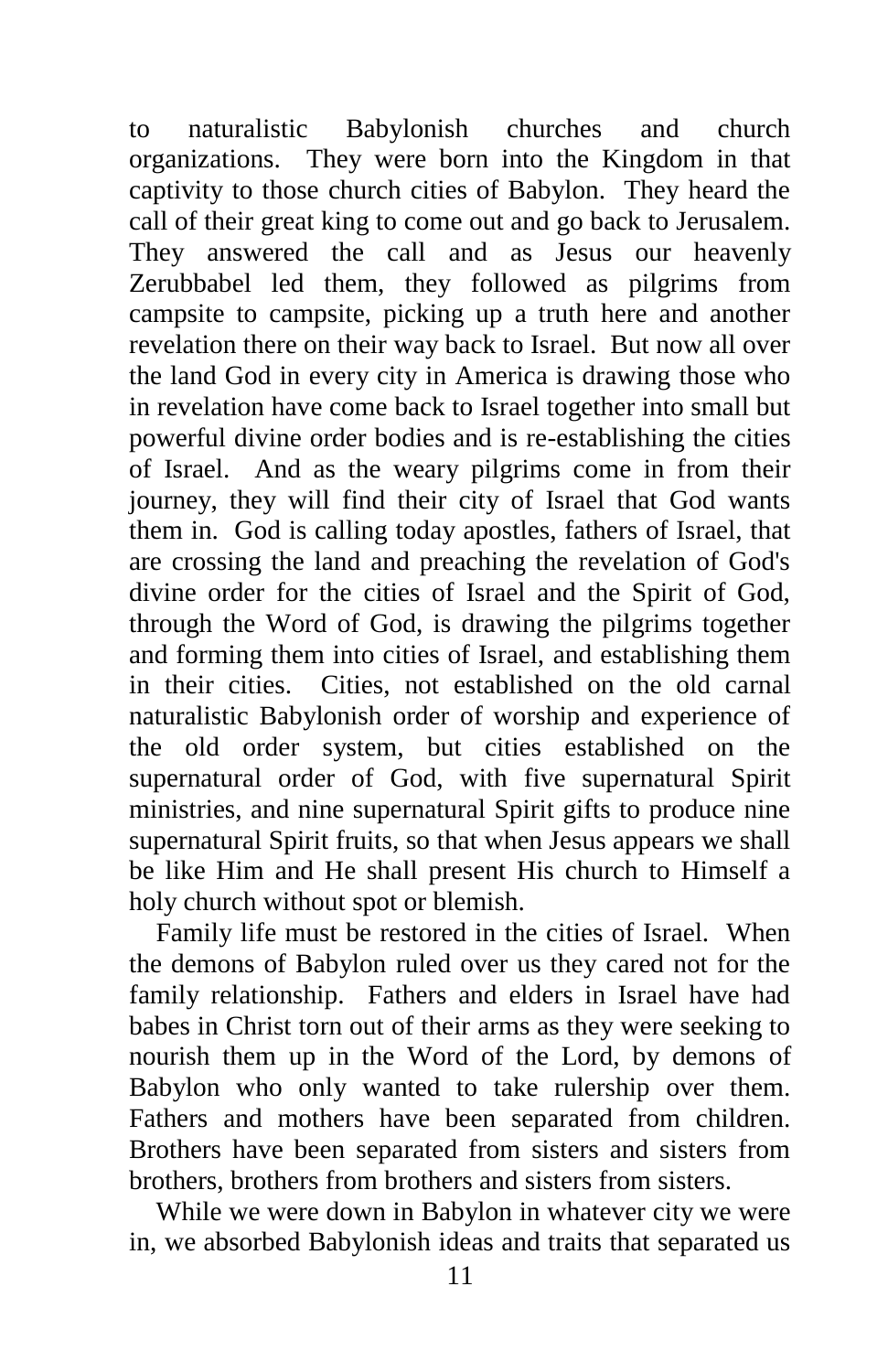one from another. In Babylon the children have no respect for the fathers and the fathers' only concern for the children is that they work for them to build their congregations bigger and their church buildings and denominations larger, and enlarge their reputation as ministers.

 But now God is establishing us in the cities of Israel and restoring the family of God to his people. Wise fathers are being called out by Jesus in Israel. Apostles go forth in every city and travail in birth to bring the children who have come out of Babylon together. They father and bring them into birthing, or, into being a family in Israel. A family that will one day become a city. Wise fathers that shall not exploit the children by digging big offerings out of them to build themselves big ministries, that shall not dig their money out of them to build big church buildings to enhance their own reputations. Apostolic fathers who have been in the desert with Jesus and have received the true revelation of God's purpose for the children of Israel. Wise fathers who shall weep and travail over their children to bring them to perfection as sons of Israel. Wise fathers who will not flatter their children's flesh to keep them in bondage to their ministries, but will, with loving hearts, discipline their children and teach them to overcome their flesh. Wise fathers who shall not tax their children's strength by browbeating them into supporting them in a sumptuous style, but will live sacrificially. They will trust their heavenly Father to lead the children in their ministry to them in the natural things, that it might be done from a willing heart, out of a heart of love and not because they've been whipped or beaten into it, for the days of the whip are over. Wise fathers who shall win the respect of their children, so that the families of Israel shall not be as the families of Babylon. But the hearts of the fathers shall be toward the children and the hearts of the children shall be toward the fathers.

Through ministries of these apostolic fathers the Lord shall raise up elders (elder brothers) in Israel who shall feed their younger brothers and sisters and watch over the flock of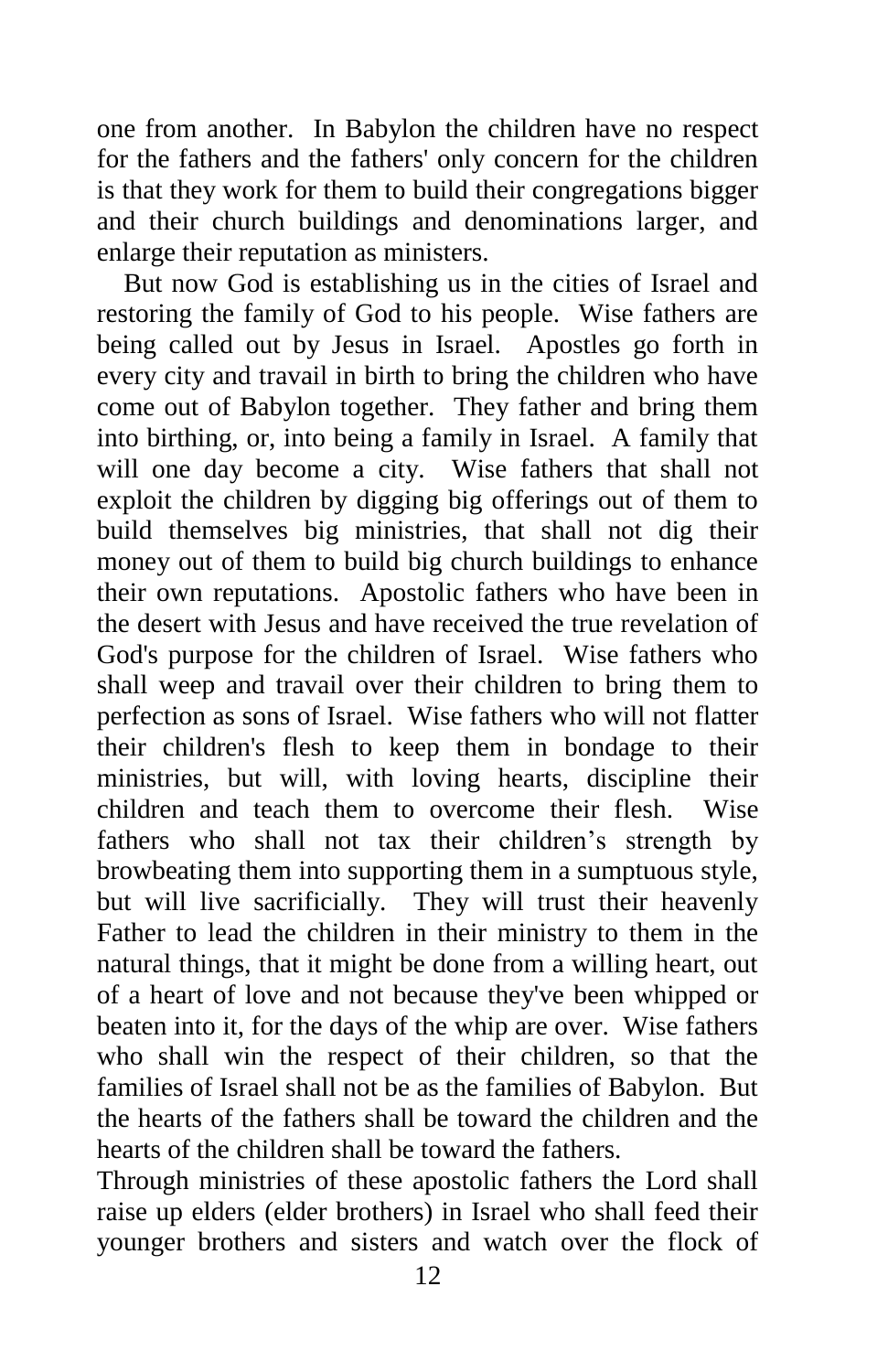children. Elder brothers who will have almost the same concern for the children as the fathers. And the children shall be taught respect for their elder brothers. The elder brothers shall win the respect of their younger brothers and sisters. The fathers and elders shall be used of the Lord to bring forth the ministries of evangelists and teachers among the younger children. They shall go forth and labor in the fields of Israel sowing them with the seeds of the revelation that have been received by the apostles and elders to increase the harvest of Israel by bringing others to the move of God. Teachers will teach the babies who are coming into the family the beginning truths of the move of God. God will anoint prophets in the family who shall prophecy even as Phillip's virgin daughters prophesied, to see visions and dream dreams that the word upon which the family feeds might be confirmed from heaven as verily the Word of God.

 The differences of opinion and personality traits that were wrought in the children of Israel as they were separated in the cities of Babylon shall be slowly purged out as the Lord, through the fathers in Israel, shall feed them on the Word that shall bring forth the nature of a true Israelite, that is the nature of Christ, so that one day there shall be one family, one nation, one body, one Tabernacle, one city, and God shall be all in all. For who can deny that this is God's divine order for the families (congregations) of Israel. Out of one family (congregation or divine order body) shall come another family (work or body) and thus families will become cities and cities will become a nation, the nation of Israel. And that nation shall progress to an even closer relationship. It shall become one body, the Body of Christ ruled over and taught by the Head, Jesus, and that

body shall become the temple or Tabernacle of God and the city, the dwelling place of God through the Spirit, and God shall be all in all.

Thus the children of the remnant who are coming out of Babylon must be established in their cities and the family life of Israel restored, and out of that family life shall come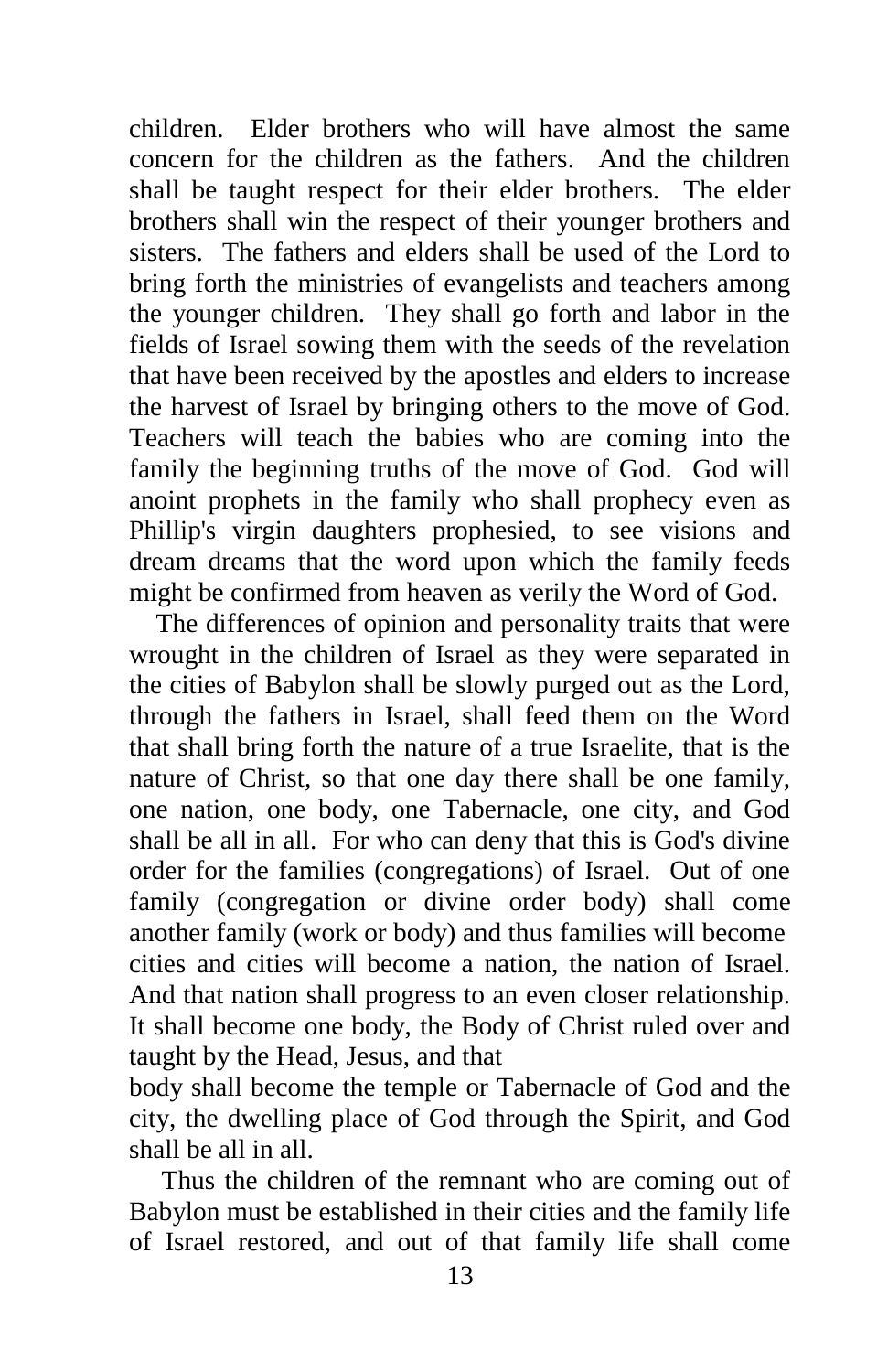stalwart sons and daughters of Israel who shall rebuild the walls of Jerusalem and the temple of God.

In the convention in San Francisco we saw God take a great step in establishing the children of the remnant in their cities and restoring family life to Israel. Truly it was a holy convocation for that purpose. The convention was made up of those who had come from various cities of Israel all over the country, where God is gathering them together as they come in from the long march out of Babylon and their Babylonish cities (old order systems) they were born in, and establishing them in divine order bodies, cities of Israel. In some places the city is smaller than others. In some places it is just a seed being brought forth by God. Some who came to the convention had just come in from their long march out of Babylon and weary from their traveling from campsite to campsite and meeting to meeting, getting a morsel of food (truth) here and a revelation there. As they came to the convention they were not quite sure whether the city God was bringing forth in their area was the end of their pilgrimage and the city God wanted to establish them in. But, as they heard the great truths the Spirit of God brought forth through His many membered ministry there, their hearts were established in the thing that God was doing. They began to see that they were no longer between Babylon and Israel still camping beside the trail of revelation, but that they had without doubt, come to where they could see Jerusalem in the distance, the New Jerusalem, by the eye of revelation. And it was time to find their city in Israel and get established in it that they would no longer be travelers, but could find their place in a city or body where the Spirit of God can bring forth and develop their ministry to the body and their gifts of the Spirit.

They must learn to bear the burden of family life, for they can never become a wise elder brother (elder in Israel) except they have younger children to watch over and except they learn to live and minister in oneness with other elder brothers. They can never be sent forth by the great Father as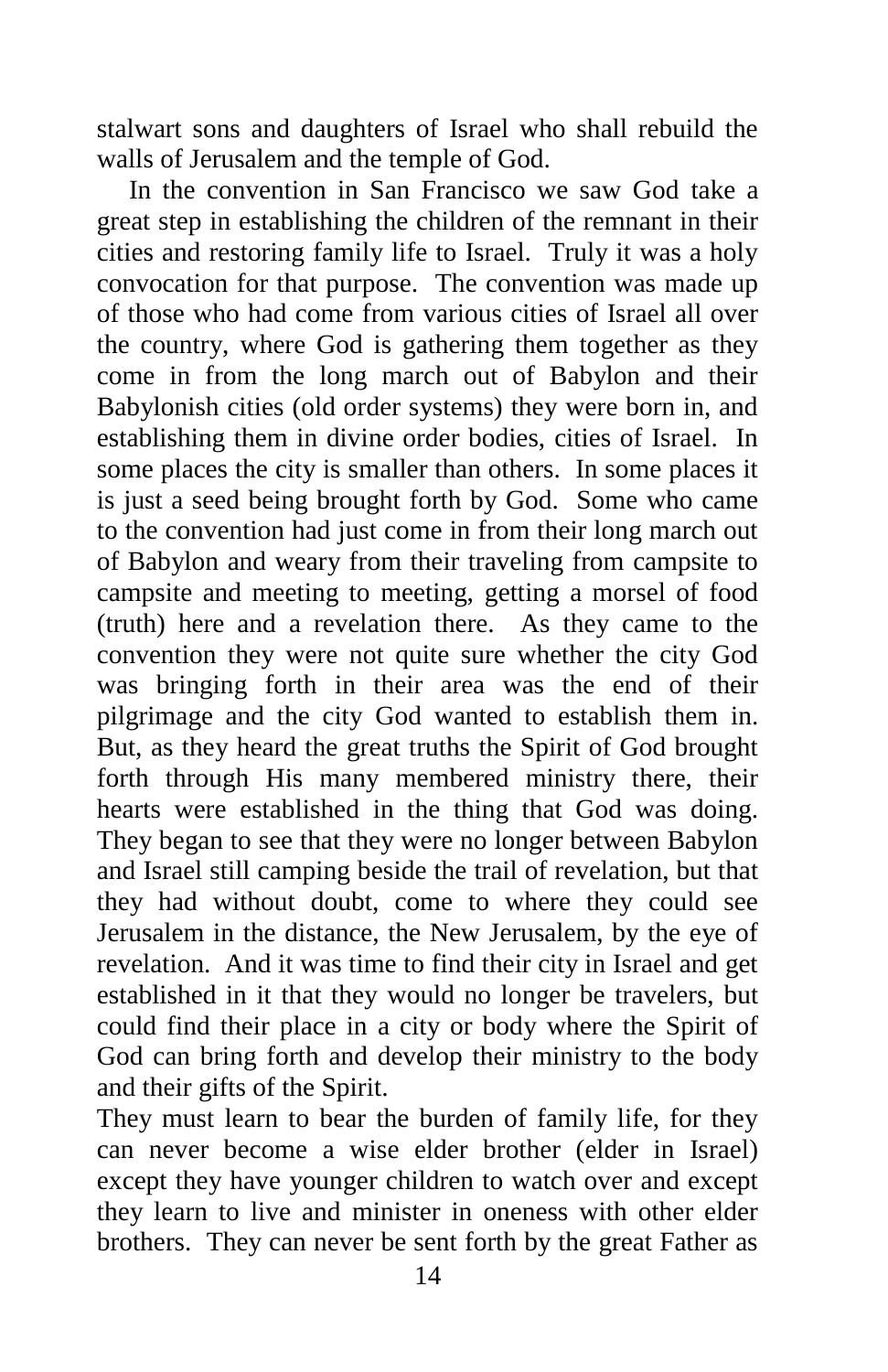an apostle (father) to father new works and raise up new families, except they learn to watch over and feed the children as an elder (elder brother). And so in this order, babes will grow up and become evangelists and teachers laboring in the fields. Evangelists and teachers, younger children, will grow in maturity and wisdom into elder brothers (elders). And elders, as they minister to the younger ones, will grow in wisdom and strength to the point where the Lord of Israel shall send them from the family as apostles (fathers) to father new works and bring forth new bodies (families). For all over the world as the Spirit of God continues to move, children of the remnant are going to be coming out of Babylon and marching into Israel, weary and tired from their journey. God will send forth apostles to establish them in their cities and set them in God's divine order, and bring forth the order of the true family of Israel in their midst.

 Another great step toward the establishing of the children of Israel that was manifest in the convention was the turning of the hearts of the children toward the fathers and the fathers toward the children. The children learned a greater respect for the fathers and the fathers were filled with a greater love for the children and a greater determination to provide God's best for them, as any father would desire for his family. The children learned a greater respect for the elder brothers (elders) and the elders took on a greater love and burden for the children. The elders learned a greater respect for the wisdom of the fathers (apostles), and the fathers' hearts overflowed with joy as they saw the wisdom that was growing in the elders and their love and concern for the children.

 Not that anyone claimed to have apprehended at this convention. For all know that when the fathers are measured by the wisdom and compassion of the great Father of us all, the apostles have much room to grow. And when measured by the wisdom of apostles, elders have much room for growth and when measured by the wisdom of elders, the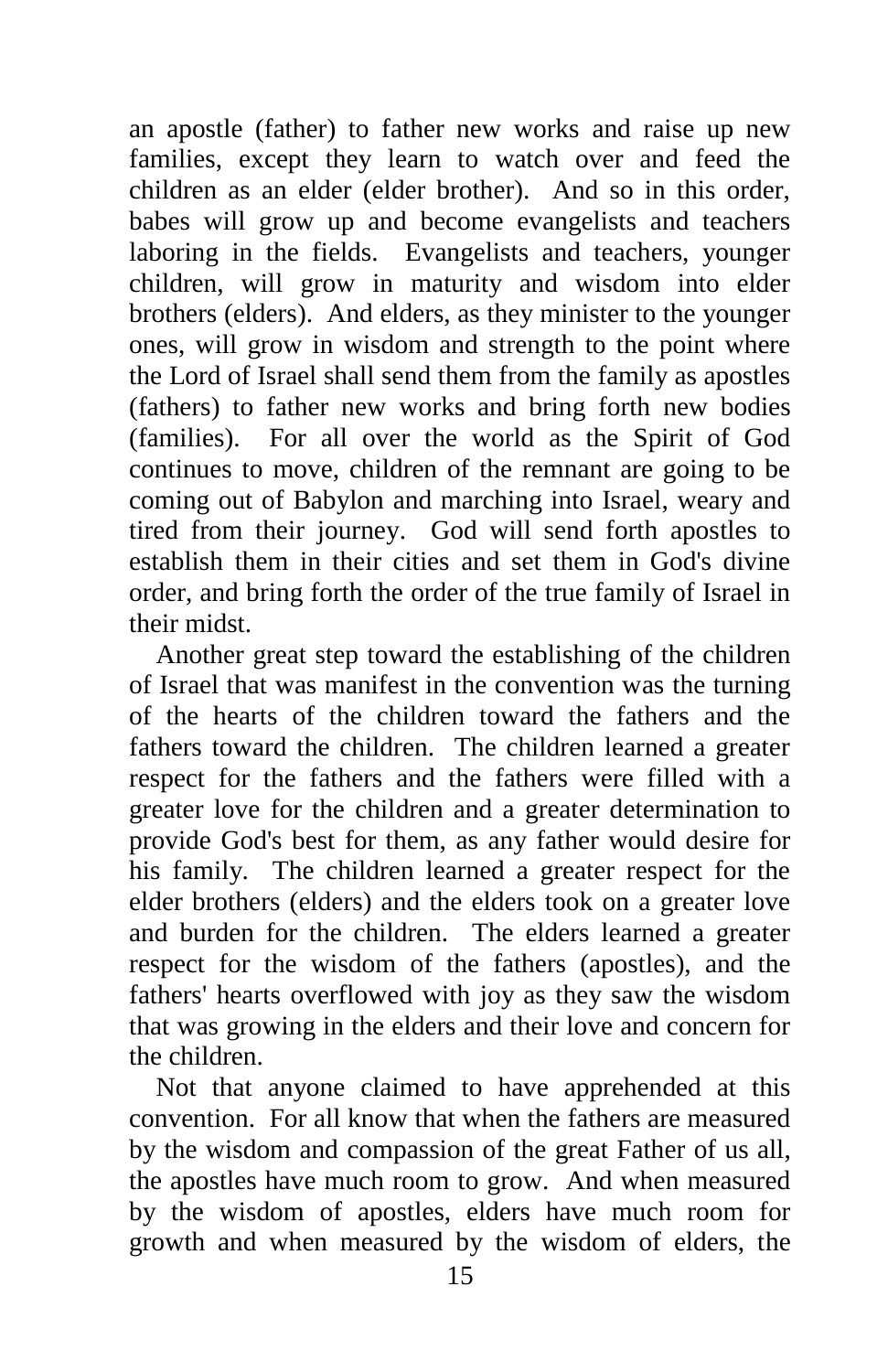evangelists and teachers have room to grow, and when measured by the wisdom and anointing of those over them in the Lord, the children have much room to grow. But the glory that hung over this convention was, that all saw in one another, in their various ministries and places in the body, that measure of attainment that they could respect and follow until that which is perfect is come forth in each of us. The fathers came forth from the convention determined to become better fathers, the elders to be better elders, the evangelists and teachers to become better evangelists and teachers, and the children to be better children. With this order restored, evangelists and teachers will become elders, elders will become apostles and apostles will go forth to father new families in the divine order of God and the body of Christ will in this generation be perfected. Thus are the children of Israel being established in their cities.

"And when the seventh month was come, and the children of Israel were in the cities, the people gathered themselves together as one man to Jerusalem."

 How greatly significant to us in this hour are these words "as one man." The children of Israel did not gather at Jerusalem to rebuild the walls and the temple divided into sects and schisms. They came as one man. They did not come each with his idea as to how the temple should be built<br>and where he would work on the wall. They came and where he would work on the wall. recognizing that God had raised up a man, Zerubbabel, and a priestly ministry, Jeshua and his brethren, to build the temple of the Lord. And they came ready to submit themselves as members in which Zerubbabel, working through the priestly ministry, would build the temple of the Lord.

 Even so, when we gather together at the New Jerusalem in this last hour to build the true temple of the Lord we must come as one man, one body, having been set in God's divine order as the body of Christ. We must not come each with our own idea as to how the temple should be built and where we will work on the wall. We must recognize that God has raised up one man, the Man, Christ, who is head of the body,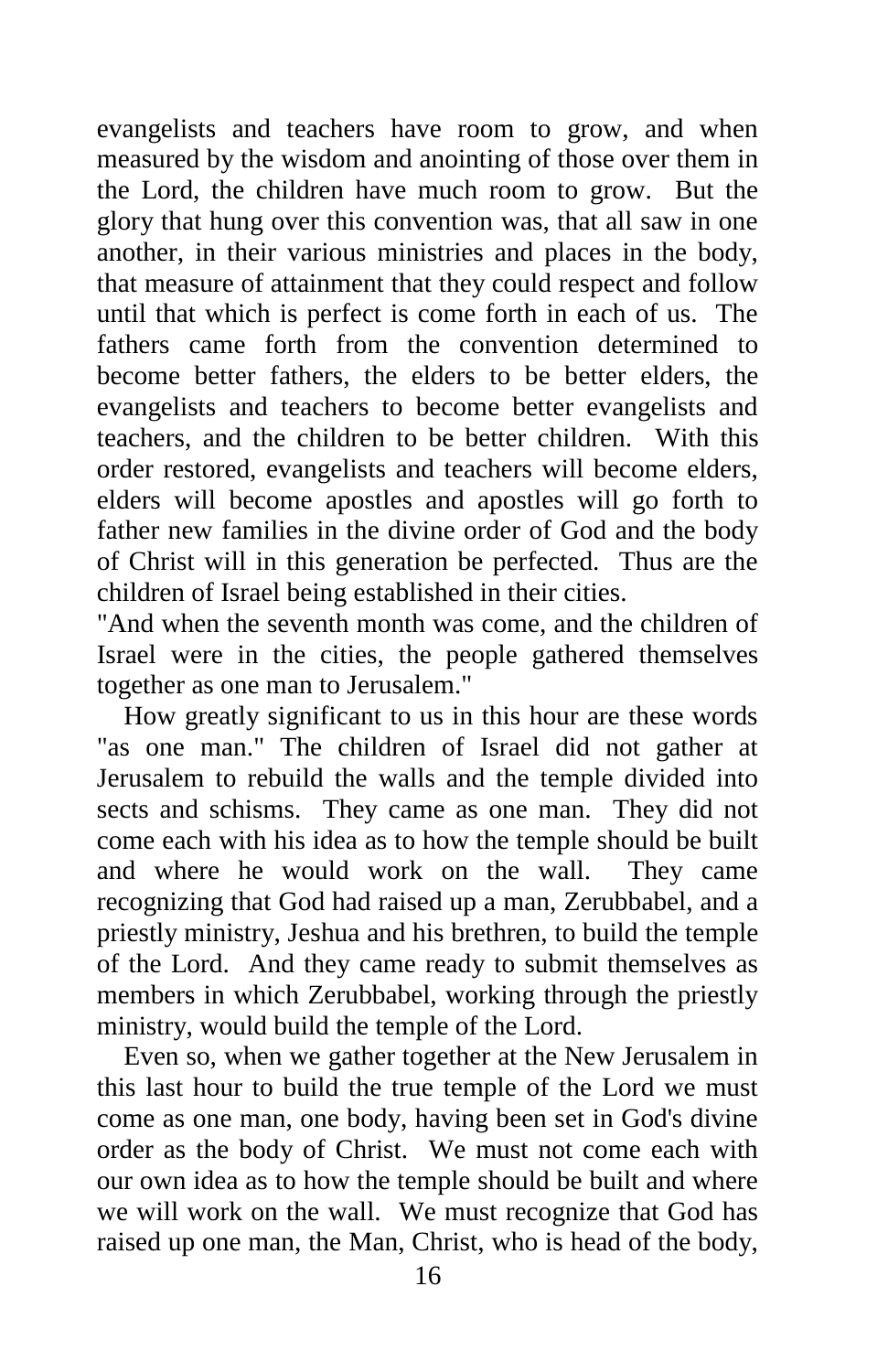of whom Zerubbabel was a type. And he alone knows how the temple is to be built. We are but members of His Body, and He working through His priestly five-fold ministry will build the temple of the Lord. We must come not with our ideas and desires as to how the temple shall be built or where we will work, but ready to submit ourselves to Him that through His priestly ministry He may give us the revelation of His blueprint for the temple and He may set us in our place on the wall and bring forth in us the ministry or gift that shall be our building tool. By this means, one man, Jesus, working through His priestly ministry and His body shall build the temple of the Lord.

We hear much talk in end-time circles today about the office of an apostle and the office of a prophet. Many are talking about the officers in the Kingdom. A doctrine of submission to the office of an apostle or the office of an elder is being taught that will open the way for the spirit of bondage to trick even good men into bringing God's people into another bondage. For these five ministries are not offices. An office requires and officer and this again puts a ruler over God's people. If we begin to magnify the five ministries as offices we are going to wind up with another organization with the officers called by different names. Instead of president of the denomination and chairman of the board they will be called apostles, prophets, evangelists, pastors and teachers. There is only one officer in the body of Christ, that is Jesus the head. We are but members of His body who serve the body regardless of what ministry we have to the body. The word ministry does not denote an officer, but a servant. For the word minister means to serve another. The hand of my human body is a type of the five-fold ministry which is the hand through which our head Jesus ministers to His body. And the five fingers on it are a type of the five ministries. But neither the hand nor any finger has an office, or is an officer. If it were it could move on its own, but it cannot move until it is moved by the head. My hand cannot command the foot to move or the eye to see or the ear to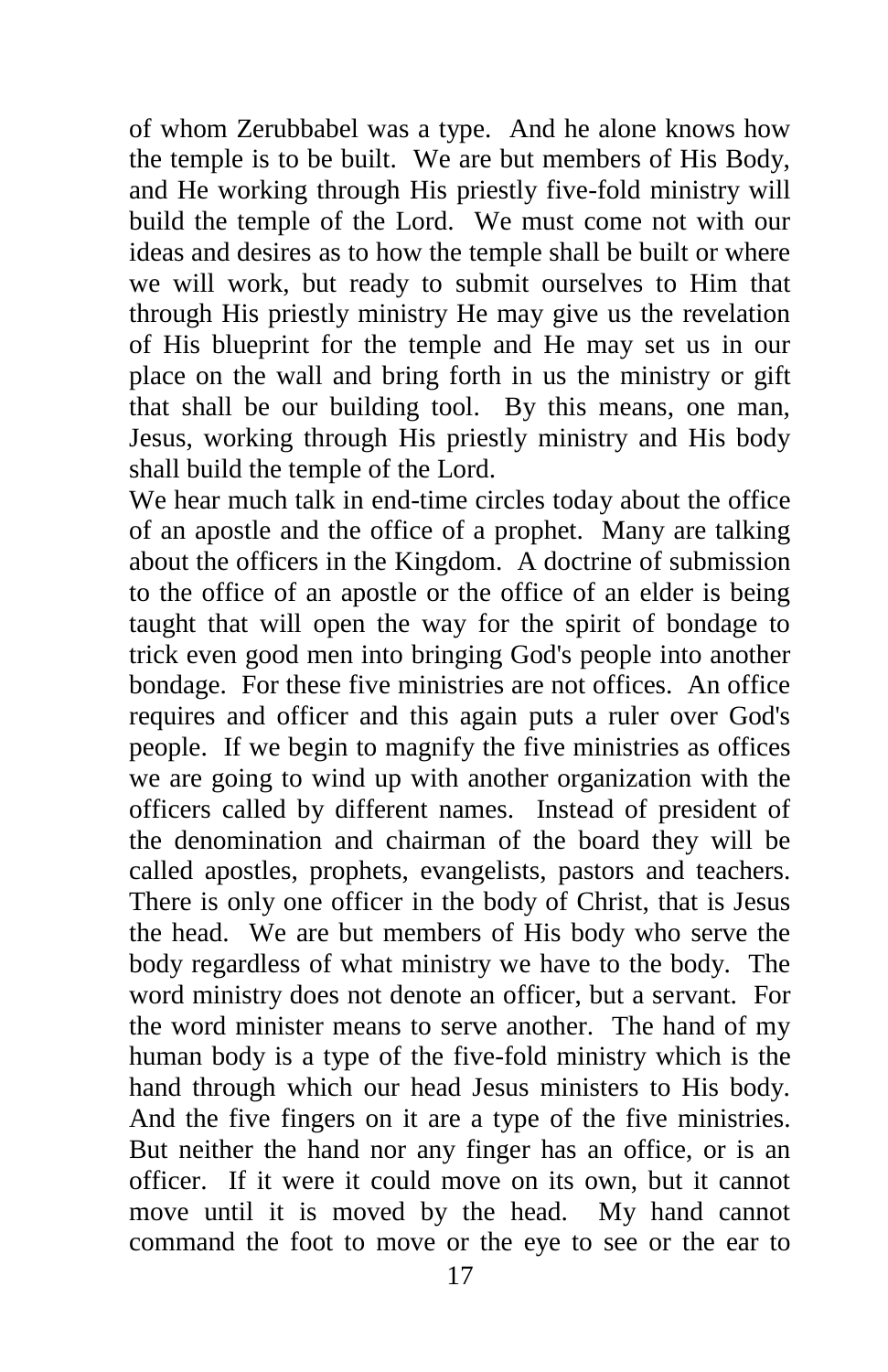hear, only the head can do this. It can only serve the other members of the body. Even so we who are the five-fold ministry have no office of our own. We are but members who submit ourselves as ministries to serve as channels through which the great Head shall rule over the body. If God's people are taught a doctrine of submission to an office, then they are bound to submit to the office whether it is Christ moving through the officer or not. And another bondage will be wrought upon God's people. But when it is understood that the ministries are only servants through whom the great Head will minister then God's people are only responsible to submit when the Spirit witnesses to them that it is Christ the Head ministering to them through that ministry.

 My foot and my hand are both joined to my head, and when my head moves my hand to minister to my foot and put its shoe on it witnesses to my foot at the same time that it should submit to the ministry of the hand. Even so when Christ (our Head) moves the hand (the ministry), to minister to a member of the body, He will also move the foot to submit to the ministry of the hand and it will be a perfect work, but if the hand sought to command the foot to submit to its ministry it would not do so for the foot will submit to ministry from the hand (service) but only the Head can command it.

 Thus there shall not be five offices or five officers in the body of Christ, but one officer, Jesus, and we are all members, ministries. It is true that the hand performs the more important ministries to the body such as feeding it and washing and clothing it, and the five-fold ministry has the burden of feeding, washing, and clothing the body of Christ with fine linen which is the righteousness of saints, but important as these ministries are, they are yet but ministries not offices. We are well aware that some childish members of the body who are yet rebellious children, who cannot submit even to the head Jesus, will use this freedom to refuse to submit even to the head as He ministers through the five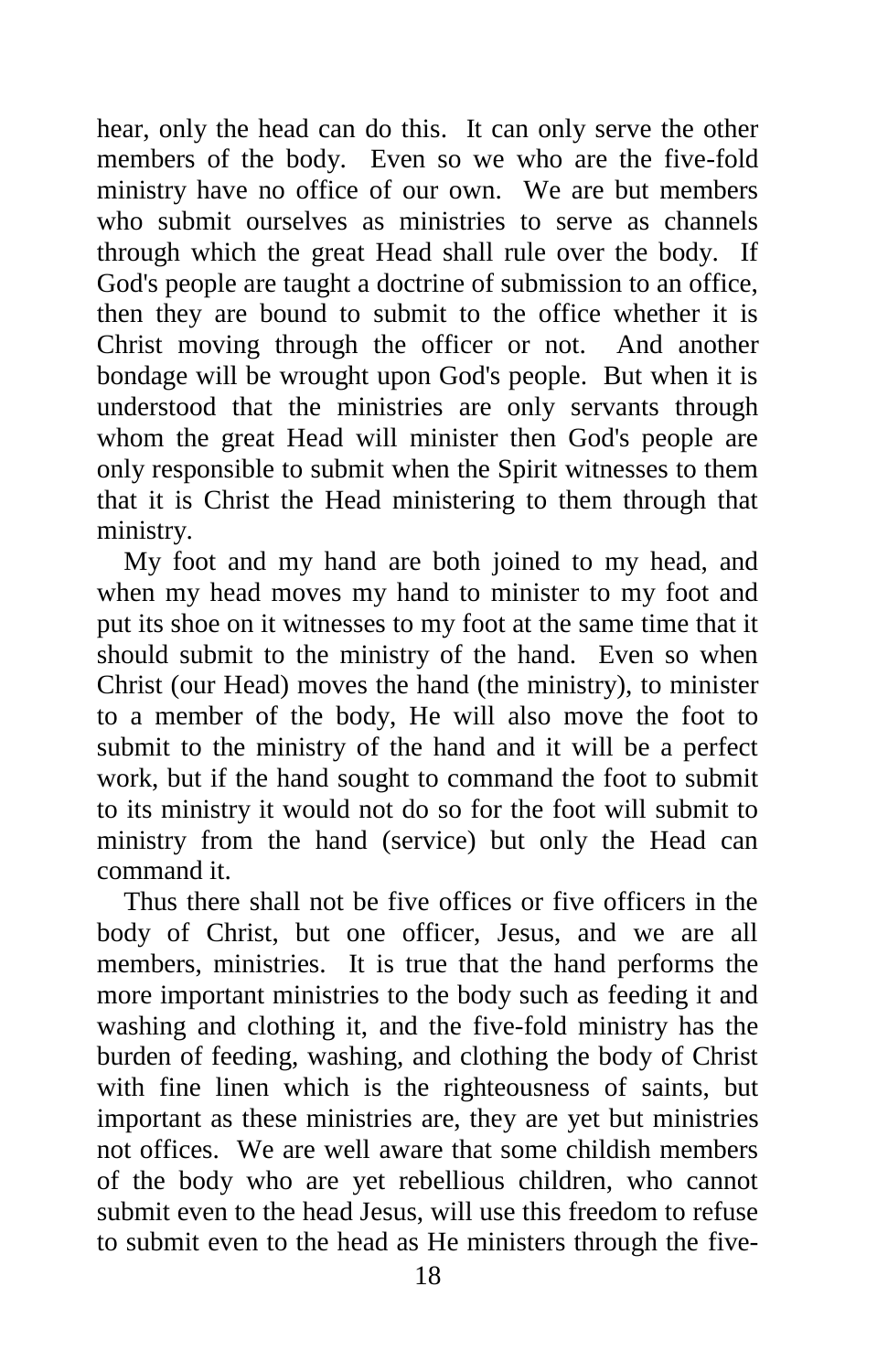fold ministry. And the temptation is to teach a legalistic doctrine of submission that will force them to submit, but this is not sufficient reason for denying the true principles through which Jesus the head will rule over his body.

 For it will not be so that five offices or five men or five hundred men shall build the temple of the Lord. One man shall build the temple of the Lord, the man Christ Jesus working through His many-membered body. And we must gather as one man to Jerusalem that He may do it.

 "Then stood up Jeshua the son of Jozadak, and his brethren, and builded the altar of the God of Israel."

 This was the first step the remnant made when they arrived at Jerusalem to rebuild the walls and the temple. The priestly ministry rose up to restore the altar of God. When Babylon had swept in, the altar of God had been torn down and the people, while in Babylon had no altar but the Babylonish altars and idols before them. Therefore in order to have the blessing of God upon their labors of restoration, they must restore the altar of God that they might again worship God in the divine order that God had set in Israel in the beginning.

Even so, God is raising a priestly ministry today to restore to Israel the divine order altar of God that Jesus set in His temple during the first century. This was not the naturalistic altar of Baal that we have seen in the Babylonish old order system and churches. An altar where in every denomination they build a million dollar

hospital and hire a bunch of unborn again doctors to minister to the sick of Israel and claim they are fulfilling the word of linen who said, "These signs shall follow them that believe; they shall cast out devils; speak in new tongues; lay hands on the sick, and they shall recover." An altar where they dress the children of Israel up in fancy choir robes and teach them to read a little naturalistic note music and live out their lives thinking they are doing a great work for God singing in the choir. The divine order altar of God is a supernatural altar, and naturalism has no part in it. We have a supernatural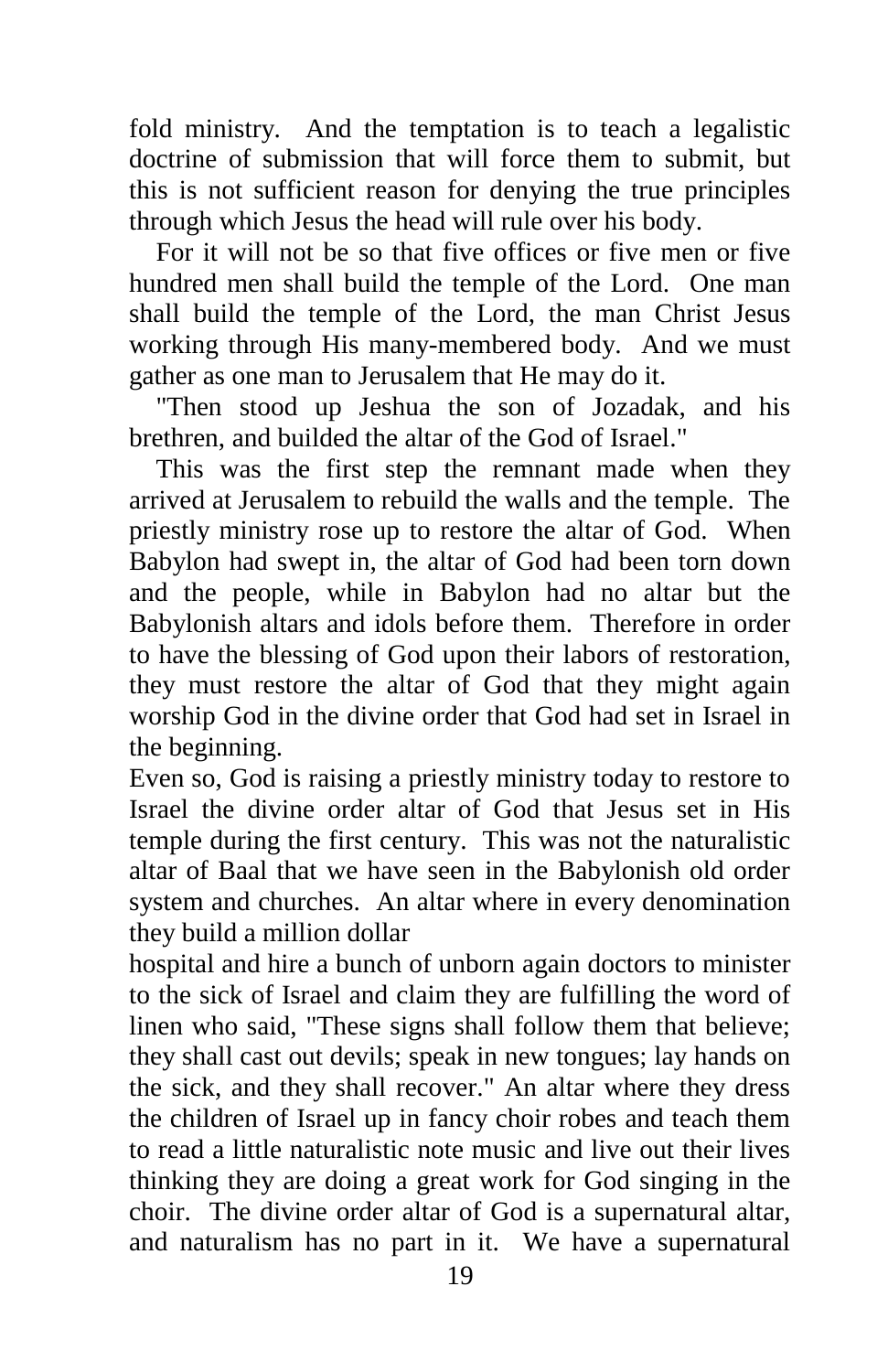Saviour, a supernatural Holy Spirit, five supernatural Spirit ministries, nine supernatural Spirit gifts to produce nine supernatural Spirit fruits, and naturalism has no place in the body of Christ. Even those who call themselves Pentecost have gone back to the robed choirs and hospitals. This writer was amazed to see that the whole Sunday evening service in a First Pentecostal Church of a certain city was given to the presentation of a musical cantata by the robed choir. "Oh, tell it not in Gath, and publish it not among the Philistines. Lest the daughters of the uncircumcized laugh us to scorn." That they who call themselves Pentecost are presenting cantatas instead of healing the sick and casting out devils. You would think Jesus said, "These signs shall follow them that believe, they shall present the finest cantata the religious world has ever seen." I can just see Peter and Paul standing before a robed choir and leading them in a cantata. I can just see Phillip the preaching deacon after the great revival at Samaria gathering the new converts together and inviting them to join the robed choir. No, the divine order altar of God is five supernatural Spirit ministries, and nine supernatural Spirit gifts to produce nine supernatural Spirit fruits, and therefore the perfected body of Christ, so that when Jesus comes He can present His Church to Himself a Holy Church, without spot or blemish. That is the altar the priestly ministry that God is raising up today is going to restore.

 In Ezra 3:3 it says, "And they set the altar upon his bases; for fear was upon them because of the people of those countries: and they offered burnt-offerings thereon unto the Lord, even burnt offerings morning and evening." In order to fully understand this we need to know what a burnt-offering was. In the divine order of the Old Testament temple there were three kinds of offerings Israel offered to God. The Sin Offering, the Trespass Offering, and the Burnt Offering. The Sin Offering was offered once a year as an atonement for their sins. This was a type of Christ our lamb being offered once for all as our Sin Offering.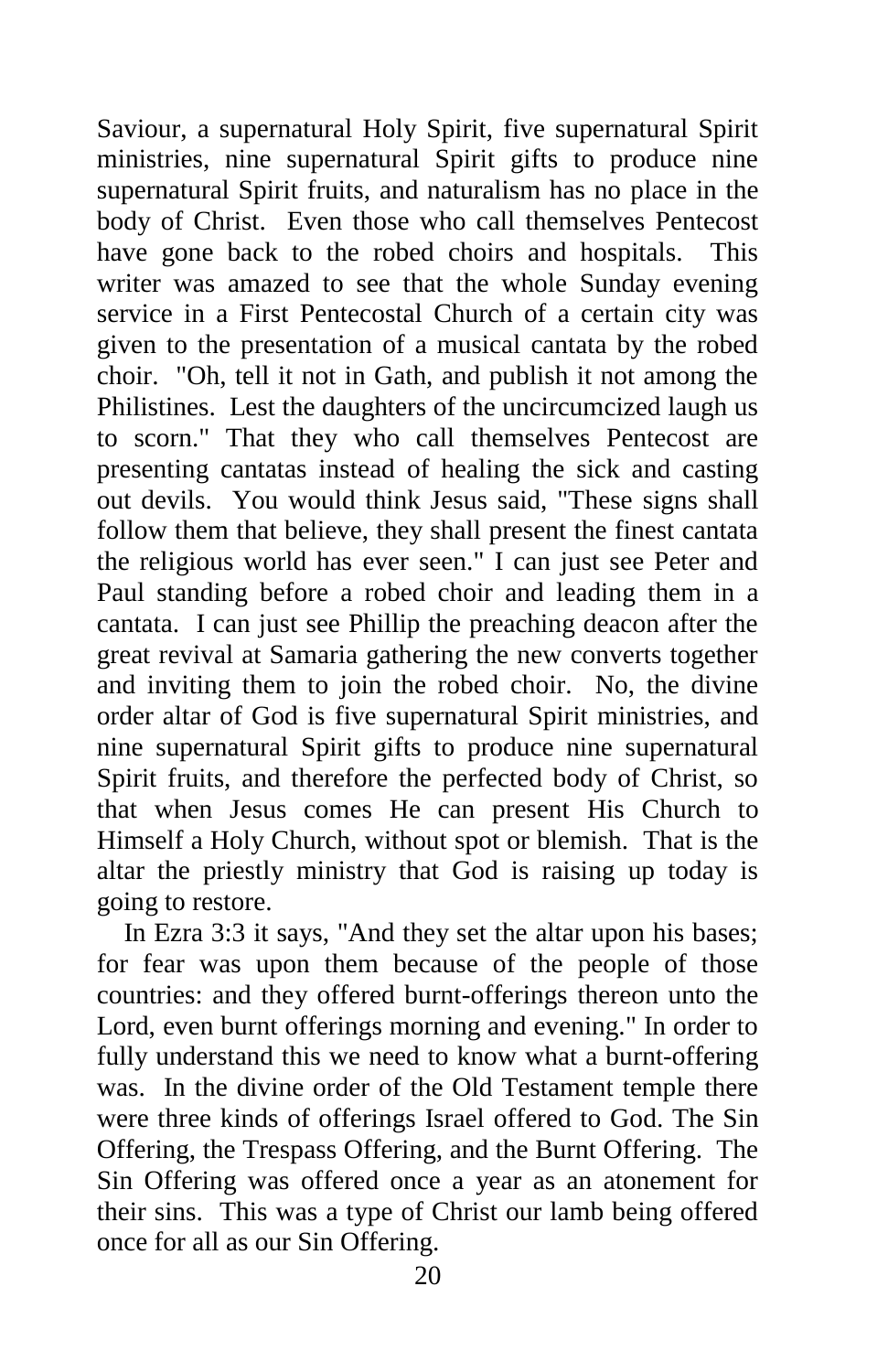The Trespass Offering would be offered at any time during the year when an Israelite has committed a trespass against God, and he wanted to receive forgiveness from God. He would bring a lamb to the temple and offer it as a confession of his sin and to receive forgiveness from God. This is a type of us when we have sinned against God, after salvation, coming to God and confessing our sin and offering Jesus our lamb again for forgiveness for our trespass.

 But a Burnt Offering was simply a worship offering. When an Israelite would just feel his love for God so mightily that he just wanted to show God how much he loved him, he would bring a lamb to the temple and offer it, not for salvation or confession of sin but just as a worship offering. This is a type of us coming before God in our assembling together and through the Spirit offering up praise to God as our worship offering, not to be saved or to confess trespass but just as a worship offering because we want to show God how much we love Him. For Hebrews 13:15 says the sacrifice that we can offer today is praise to God continually, the fruit of our lips giving thanks to His name.

 Therefore when the altar was restored in Israel because of the fear of the people round about, Israel would offer up worship offerings of lambs morning and evening. As they offered burnt offering to God they would receive back assurance from God that He would be with them and protect them from the peoples round about, and their courage and faith was strengthened to build upon the walls.

 Even so, as we begin to move out to rebuild the walls of Jerusalem and the true temple of the Lord, we feel the pressure of the people round about us. We feel the pressure of the old order systems which shall seek to keep us from building the temple of the Lord. But even as the children of Israel, when we gather together in our assemblies and offer up our burnt offerings of worship and praise we receive back from our God assurance that He will be with us and that He will protect us from the people round about. This gives us courage and faith to go forth and build upon the wall.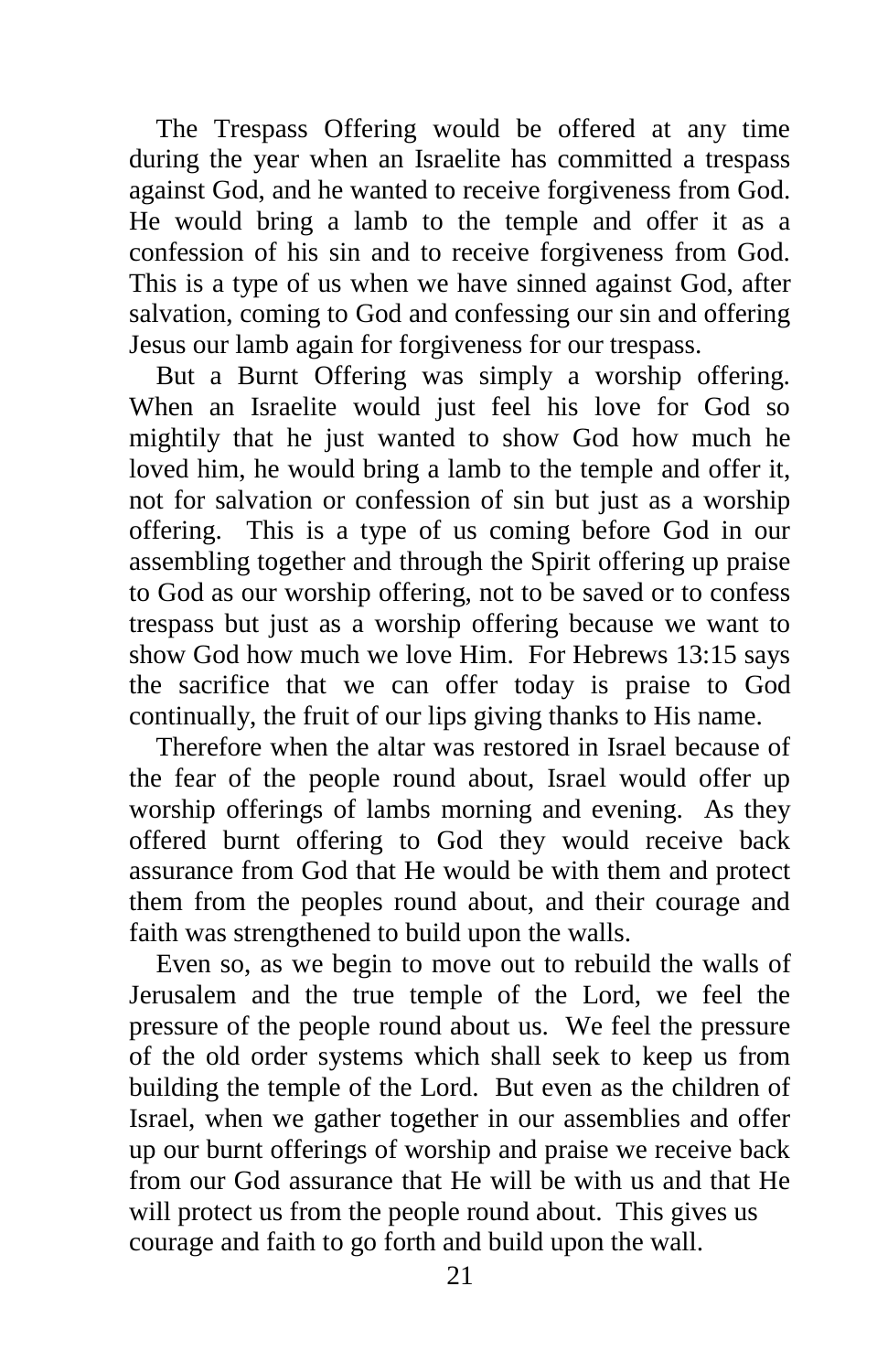As we have already pointed out, the Feast of Tabernacles was that third great convocational feast in Israel's religious year in which all the males gathered before God at Jerusalem to keep the three last feasts in the seventh month, the Feast of Trumpets, the Feast of Atonement and the Feast of Tabernacles. The Feast of Trumpets was a type of the hour in God's dealings with us when God is sounding the trumpets to call His people to go on to perfection and at the same time preparing to sound His seven trumpet judgments upon the earth system.

 The Feast of Atonement was a type of God taking us on to the measure of the stature of the fullness of Christ and bringing us back into At-One-Ment with Him, which is what atonement means. The Feast of Tabernacles is a type of that hour in which God will have brought us to the measure of the stature of the fullness of Christ and the nature of Christ which is the nature of God will be dwelling in us, and God will be tabernacling in men.

 Even so it is time for us to keep the Feast of Tabernacles in the seventh month. For in this same hour when God's seven trumpet judgments are preparing to sound upon the face of the earth, God is also calling His people in the seventh month to a great convocation before the Lord in which He is going to take us on to the measure of the stature of the fullness of Christ and the nature of Christ which is the nature of God will be dwelling in us, and God will be tabernacling in men and the Feast of Tabernacles will be fulfilled.

 In Ezra 3:5 it says, "And afterward offered the continual burnt offering, both of the new moons, and of all the set feasts of the Lord that were consecrated, and of every one that willingly offered a freewill offering unto the Lord." Take special note that they not only offered for worship, but daily they offered also the continual burnt offering. And there was a distinct difference between the worship offerings and the continual burnt offering.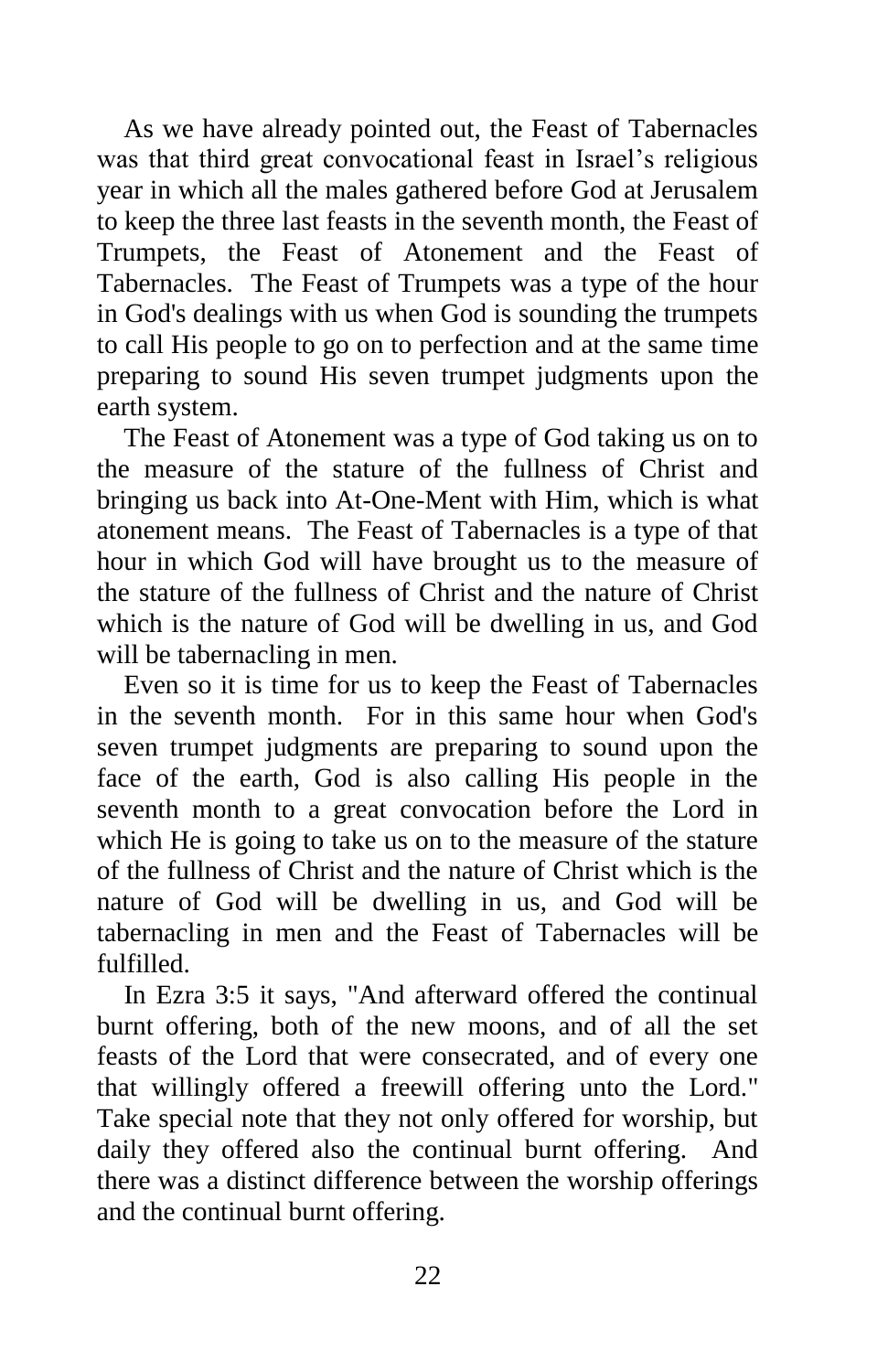In order to understand the continual burnt offering we must go back to Exodus 29:38, where it was first instituted. Beginning with verse 38 the Bible says: 38. Now this is that which thou shalt offer upon the altar; two lambs of the first year day by day continually. 39. The one lamb thou shalt offer in the morning; and the other lamb thou shalt offer at even : 40. And with the one lamb a tenth deal of flour mingled with the fourth part of an hin of beaten oil; and the fourth part of an hin of wine for a drink-offering. 41. And the other lamb thou shalt offer at even, and shalt do thereto according to the meat offering of the morning, and according to the drink offering thereof, for a sweet savour, and offering made by fire unto the Lord. 42. This shall be a continual burnt offering throughout your generations at the door of the tabernacle of the congregation before the Lord : where I will meet you, to speak there unto thee.

 Again we say take special notice that there was a distinction between the worship burnt offerings offered daily and the continual burnt offering. In the worship offerings only one lamb was offered. But in the continual burnt offerings two lambs were offered, one in the morning at the beginning of their day and one in the evening at the close of their day. This was the continual burnt offering that they offered daily beside their worship offerings.

 Even so it is with us. It is one thing for us to come before God daily and offer our worship offerings of praise. But at the same time there must come forth in us daily, a daily dying to self and a coming forth of Christ and the life of Christ in us which mounts up to God continually as a continual burnt offering and a sweet savour in His nostrils. Therefore that much of the Christ life that is in us as a result of the old man daily dying is the continual burnt offering which ascends up to God continually. Worship offerings of praise come and go according to our feelings, but whatever of the Christ life that is worked in us mounts up to God continually. This is the continual burnt offering of which the old was a type.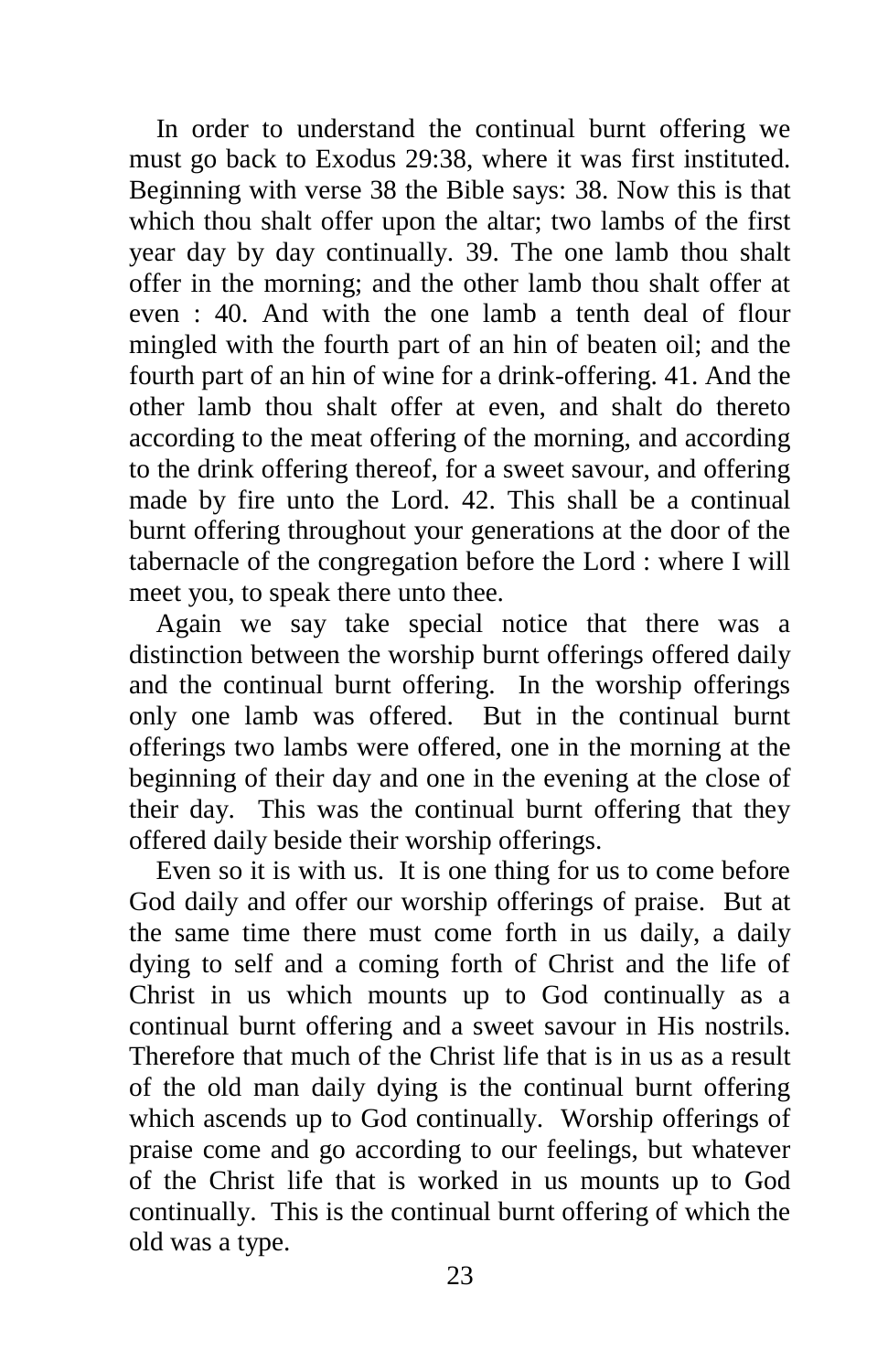The reason two lambs were offered, one in the morning at the beginning of their day, and one in the evening at the end of their day is because the first lamb was a type of Jesus whom we offered to God at the beginning of our day in Him when we are first saved. The second lamb is a type of ourselves whom we must offer on the Golden Altar of Incense at the close of our day, which we are entering into. And this so that we can be taken through the purifying fires of testing and tribulation and made perfect to stand before Him at His coming.

 Note that there was to be offered with the continual burnt offering a tenth deal of flour mingled with the fourth part of an hin of beaten oil, and the fourth part of an hin of wine.

 In the symbolism of scripture flour speaks of bread and bread is the Word of God. Oil is a type of the Holy Spirit and wine is a type of the supernatural life of Christ.

They had to offer a tenth deal of flour which speaks of God's Word with the continual burnt offering to signify that it is only through eating and walking in His Word that the life of Christ can come forth in us and mount up to God as a continual burnt offering. Offering only a tenth deal of flour signified we have only a partial revelation of His Word and therefore can offer only that much of the life of Christ to God. A fourth of an hin of oil signified it is only through the oil, the Holy Spirit that the life of Christ can come forth in us and be offered to the Father, and only that much of the power of the Spirit we have attained to can be offered to the Father. Thus it was a fourth part of an hin of oil. Since wine is a type of the life of Christ, the fourth part of an hin of wine signifies that we can only offer daily to the Father in the life we live, that measure of the supernatural life of Christ that we have attained to, as a continual burnt offering to the Lord.

 And so the Lord did many things in San Francisco at that great seventh month convocation. Many of the children of Israel came in from their journey out of Babylon. Some were fully established in their cities. Family life began to be restored as the children gained new love and respect for the